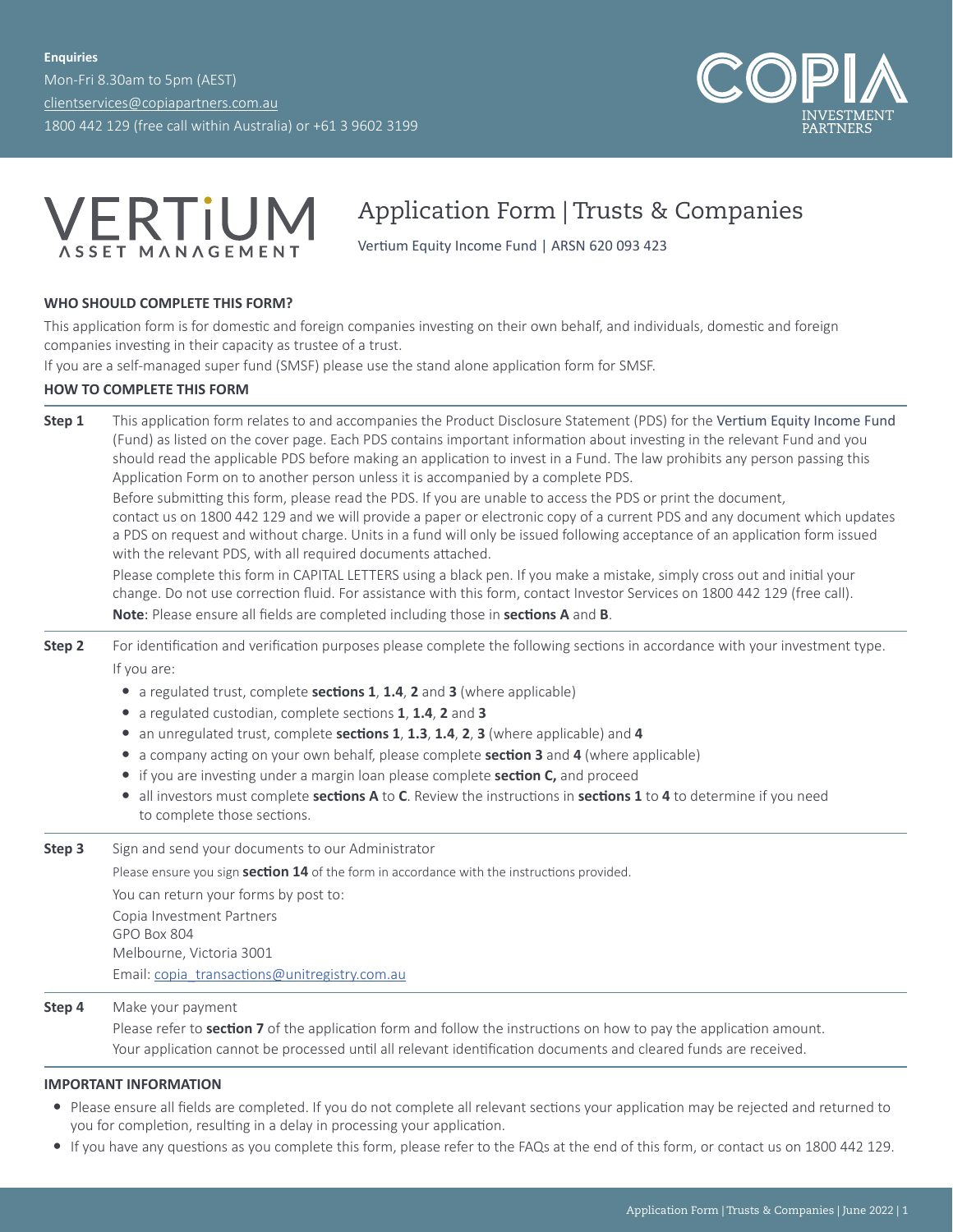Section A | Your investment objectives

In line with the Design and Distribution Obligations (DDO) under the Corporations Act, we require the below information.

#### **Investor Attributes**

| A. What is your primary investment objective? (select only one option)                                                                                                                                     |  |  |  |  |  |
|------------------------------------------------------------------------------------------------------------------------------------------------------------------------------------------------------------|--|--|--|--|--|
| Capital growth (increased value of your investment over time)                                                                                                                                              |  |  |  |  |  |
| <b>Capital preservation</b> (preserving the value of your investment and preventing loss)                                                                                                                  |  |  |  |  |  |
| <b>Capital guaranteed</b> (shielding your investment from any losses)                                                                                                                                      |  |  |  |  |  |
| Income distribution (receiving regular income from your investment)                                                                                                                                        |  |  |  |  |  |
| B. What is the intended use of this fund in your investment portfolio?                                                                                                                                     |  |  |  |  |  |
| <b>Solution / standalone</b> (your primary investment - 75% - 100% of portfolio)                                                                                                                           |  |  |  |  |  |
| <b>Core component</b> (a large proportion of your investment - 25% - 75% of portfolio)                                                                                                                     |  |  |  |  |  |
| Satellite / small allocation (a small part of your investment - less than 25% of portfolio)                                                                                                                |  |  |  |  |  |
| C. What is the intended investment timeframe?                                                                                                                                                              |  |  |  |  |  |
| Short term (less than 2 years)<br>Medium term (more than 2 years)<br>Long term (more than 8 years)                                                                                                         |  |  |  |  |  |
| D. What is your tolerance for risk / return?<br>(How much of a loss you are willing to tolerate within your portfolio when assessed against the possibility of greater returns).                           |  |  |  |  |  |
| Medium<br>Very high<br>High<br>Low                                                                                                                                                                         |  |  |  |  |  |
| E. What is your anticipated frequency of withdrawals?                                                                                                                                                      |  |  |  |  |  |
| Weekly<br>Monthly<br>Annually or longer<br>Daily<br>Quarterly                                                                                                                                              |  |  |  |  |  |
| F. Have you received advice prior to applying to invest in this fund(s)?                                                                                                                                   |  |  |  |  |  |
| Yes - I/We have received personal advice in relation to my investment in this fund (financial product advice provided to you<br>by a person who has considered one or more of your investment objectives). |  |  |  |  |  |
| No - I/We have not received personal advice in relation to my investment in this fund.                                                                                                                     |  |  |  |  |  |
|                                                                                                                                                                                                            |  |  |  |  |  |

**Note**: Acceptance of your application should not be taken as a representation or confirmation that an investment in the fund is, or is likely to be, consistent with your intentions, objectives and needs as indicated in your responses to these questions.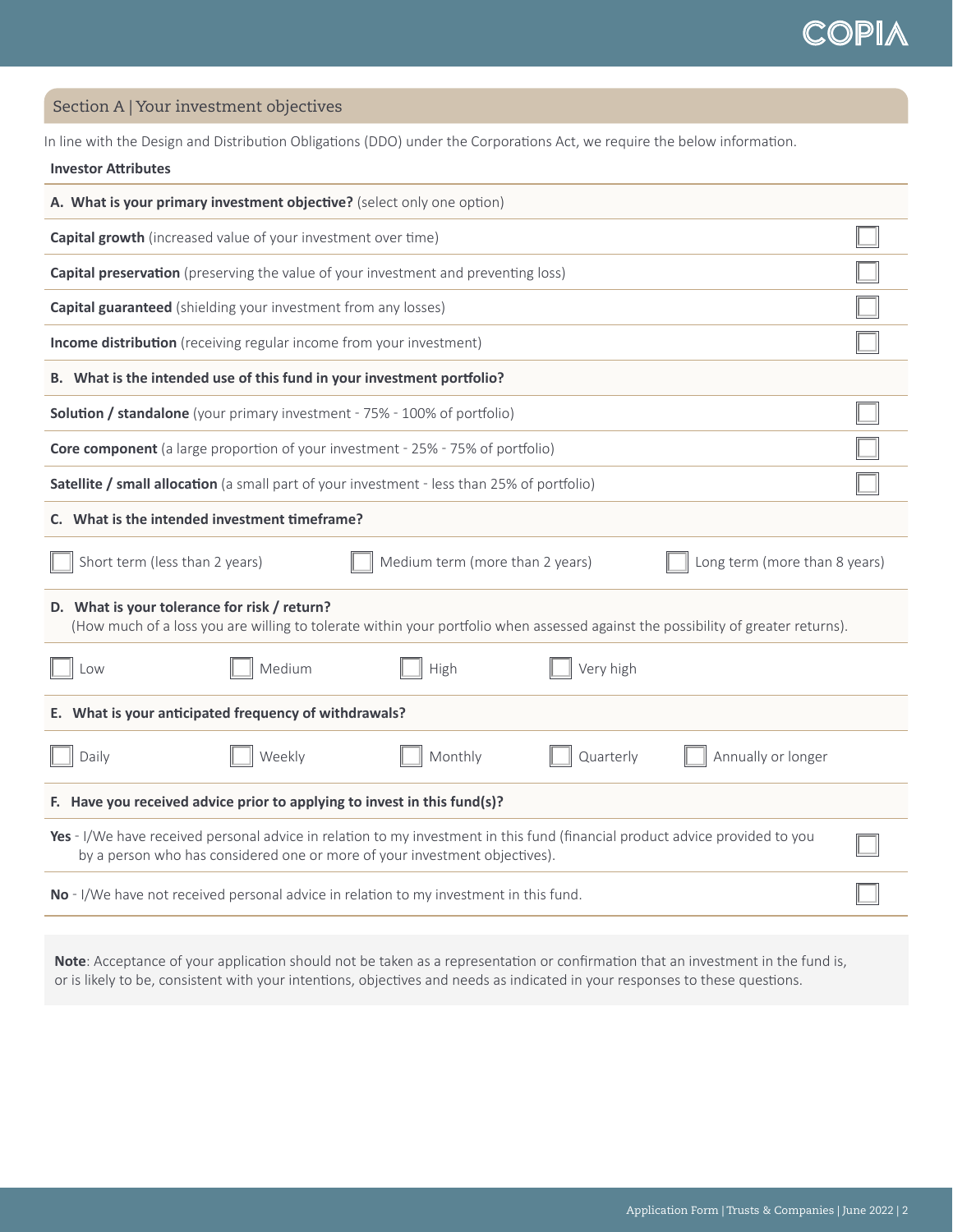## Section B | Investor details

Г

What is the full legal name of the entity that will hold title to the units?

| Full name of account designation                                        |                                                                                                                                  |  |  |  |  |
|-------------------------------------------------------------------------|----------------------------------------------------------------------------------------------------------------------------------|--|--|--|--|
|                                                                         |                                                                                                                                  |  |  |  |  |
| If you are an existing investor, please provide your account number     |                                                                                                                                  |  |  |  |  |
|                                                                         | I/We confirm there are no changes to our identification documents previously provided and that these remain current and valid.   |  |  |  |  |
|                                                                         | I/We confirm there are no changes to the information in our previous application provided and that it remains current and valid. |  |  |  |  |
| Section C   Are you investing using funds borrowed under a margin loan? |                                                                                                                                  |  |  |  |  |
| No-go to section 1<br>Yes- if yes, please complete the details below    |                                                                                                                                  |  |  |  |  |
| Name of borrower<br>Name of margin lender                               |                                                                                                                                  |  |  |  |  |
|                                                                         |                                                                                                                                  |  |  |  |  |
| Loan number<br>Borrower's TFN                                           |                                                                                                                                  |  |  |  |  |
|                                                                         |                                                                                                                                  |  |  |  |  |

If the person who will hold legal title to the units will be the borrower granting Power of Attorney to the margin lender or its nominee, please complete this form as an individual.

## 1. TRUST

Please complete this section if you are:

- An individual acting in your capacity as trustee of a trust, or
- A company acting in your capacity as a trustee of a trust.

For guidance about when you may be acting as a trustee and for whom, please refer to the FAQs at the back of this form.

### 1.1 Trust details

Full name of trust. If the trust for which you act as a trustee does not have a name, please insert N/A

Type of trust

Business name (if any) of the trustee of the trust Country in which the trust was established

Nature of business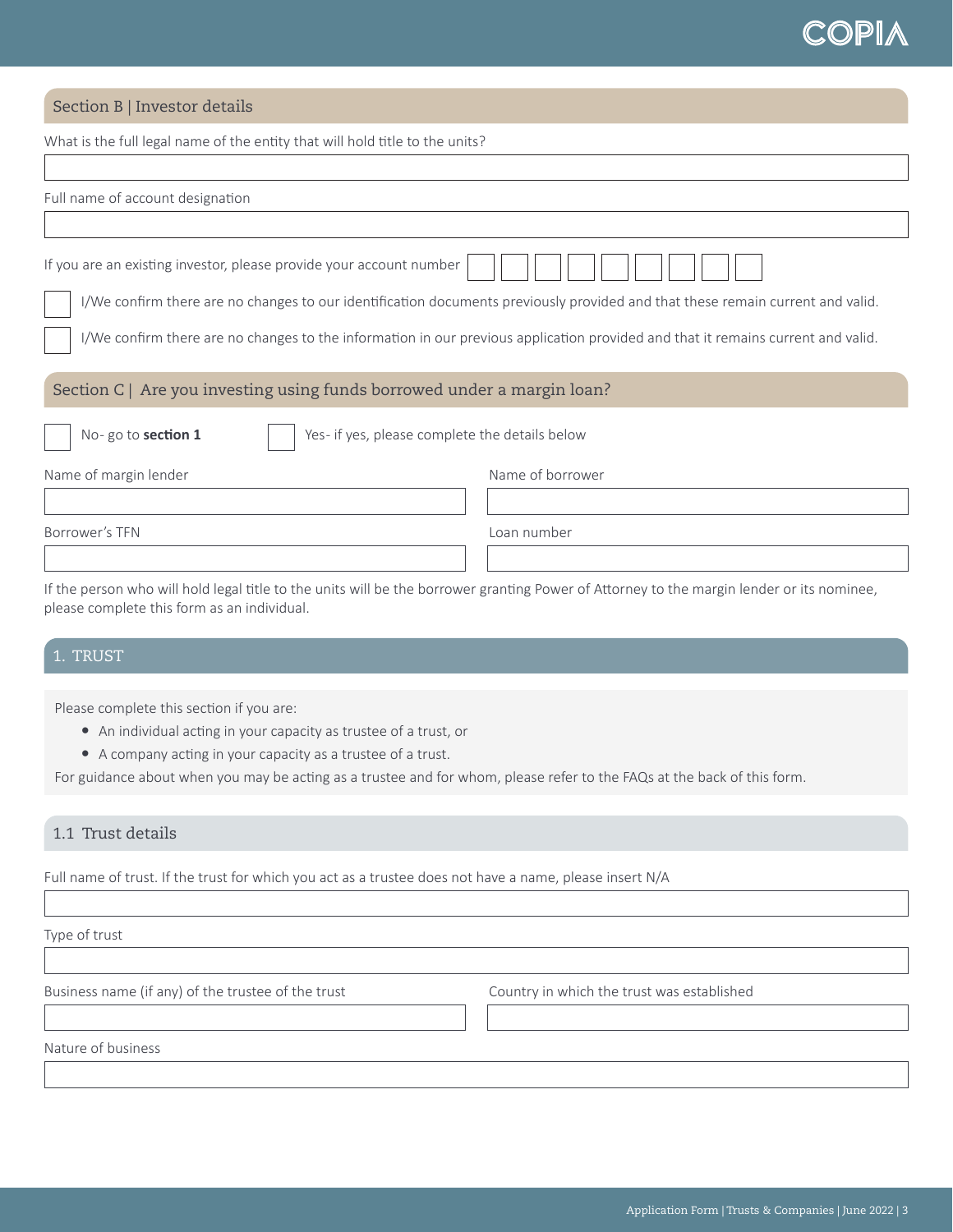

## 1.2 Type of trust

No � go to **1.2.2**

### **1.2.1 Custodian**

|    | Yes - please complete the questions below, then go to 1.4.                                                                                                                                                                                                                                                                                                          |    |     |
|----|---------------------------------------------------------------------------------------------------------------------------------------------------------------------------------------------------------------------------------------------------------------------------------------------------------------------------------------------------------------------|----|-----|
|    |                                                                                                                                                                                                                                                                                                                                                                     | No | Yes |
| a. | Do you provide a custodial or depository service of the kind described in item 46 of table 1 in subsection 6(2)<br>of the AML/CTF Act 2006 (Cth)? (ie to the underlying investor not your related body corporate)                                                                                                                                                   |    |     |
| b. | Do you hold an AFSL or are you exempt from the requirement to hold such license? If Yes, AFSL Number or<br>specify the grounds for exemption                                                                                                                                                                                                                        |    |     |
| C. | Are you enrolled as a reporting entity with AUSTRAC, or do you satisfy one of the 'geographical link' tests in<br>subsection 6(6) of the Anti-Money Laundering and Counter-Terrorism Financing Act (AML/CTF Act)?                                                                                                                                                   |    |     |
| d. | Have you carried out all applicable customer identification procedures (ACIP) and ongoing customer due<br>diligence (OCDD) requirements in accordance with chapter 15 of the AML/CTF Rules in relation to your<br>underlying customers? (including where you have relied on a member of your designated business group or an<br>Agent to perform the ACIP and OCDD) |    |     |
|    | If you have answered Yes to all questions in 1.2.1, go to 1.4.2. If not, please complete 1.2.2.                                                                                                                                                                                                                                                                     |    |     |

#### Regulated trust

**1.2.2 Registered MIS** - is the trust for which you are the trustee a registered managed investment scheme?

| No - go to $1.2.3$             |
|--------------------------------|
| Yes - please tell us the ARSN. |
|                                |

Now go to **1.4**, then **section 2**.

1.2.3 Unregistered MIS- unregistered managed investment scheme (where the scheme is not registered by ASIC; has only wholesale clients and does not make small scale offering to which section 1012E of the Corporations Act applies)

No - go to **1.2.4**

Yes - please provide the ABN for the unregistered managed investment scheme.

Trust ABN or registration/licence number

Now go to **1.4**, then **section 2**.

**1.2.4 Government superannuation fund** - is the trust for which you are the trustee a government superannuation fund established by legislation?

No � go to **1.2.5**

Yes - please tell us the name of the Act that establishes the fund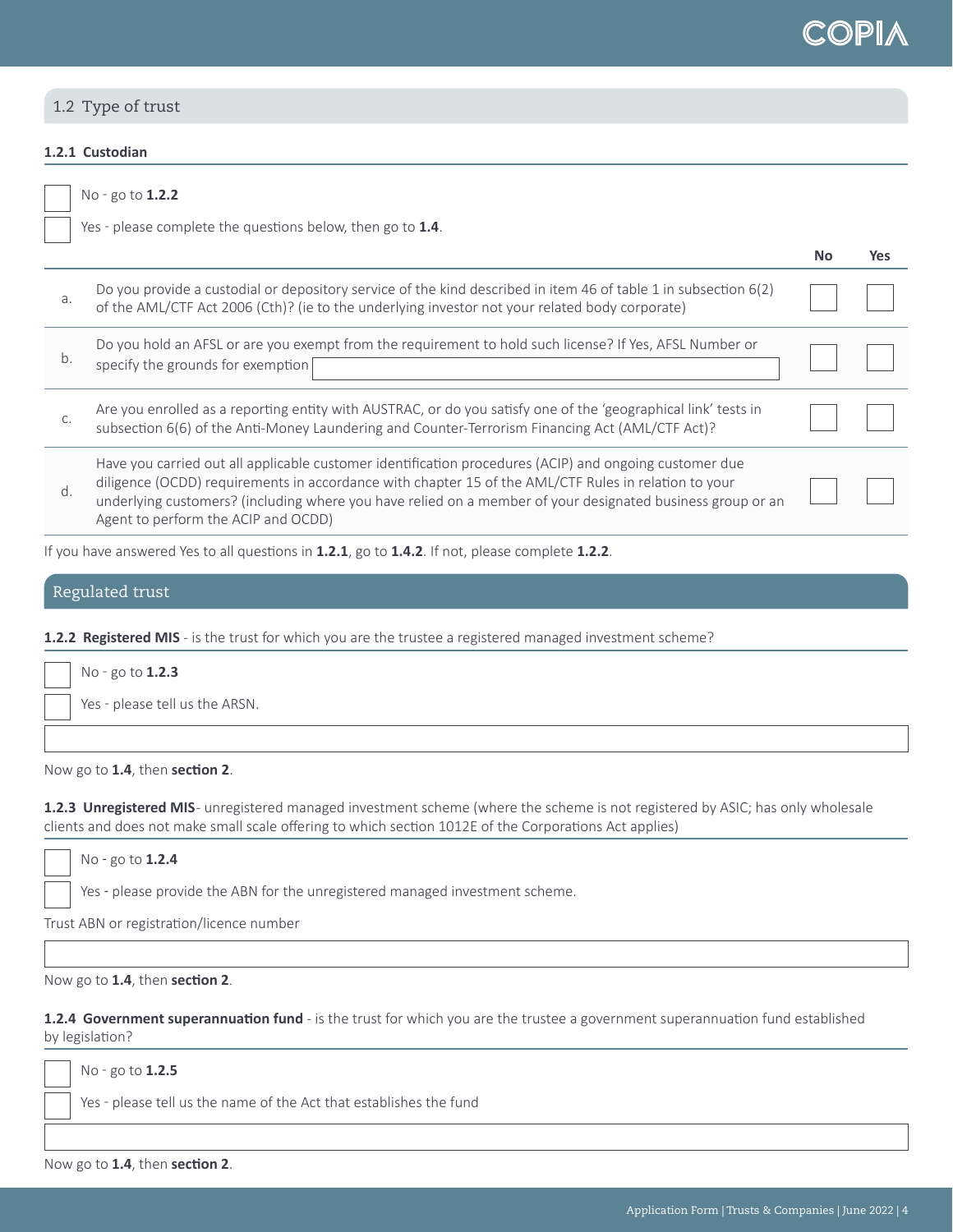**1.2.5 Other regulated trust** (a trust registered and subject to the regulatory oversight of a Commonwealth statutory regulator in relation to its activities as a trust)

**Note:** This includes registered charities with the ACNC, superannuation funds, approved deposit funds, pooled superannuation trusts, public sector superannuation schemes (within the meaning of the Superannuation Industry (Supervision) Act 1993 (Cth)). If you are an SMSF, please use the stand alone application form for SMSF.

No - go to **1.3**

Yes - please provide the details below, then go to **1.4**, then go to **section 2**.

Provide name of regulator (eg ASIC, APRA, ATO & ACNC) Provide the Trust's ABN or registration/licensing details

If you answered NO to any of the questions in **1.2**, then go to **1.3**.

1.3 Unregulated trusts

All other unregulated trusts must complete this section. This includes family trusts, discretionary trusts, unregistered charitable trusts, nominee and sub-custodian entities that do not qualify as a custodian under **1.2.1**.

Trust ABN (if any) Trust TFN (if any)

Now go to **1.3.1**.

#### **1.3.1 Beneficiary details** (class of beneficiaries)

Do the terms of the trust describe the beneficiaries by reference to members of a class?

No � please go to **1.3.2**

Yes - please provide details of the class to which the beneficiaries belong (e.g. family members, unit holders, un-named charities). Then go to Settlor details **1.3.3**.

#### **For a nominee or sub-custodian**

**The beneficiary** is the person or entity for whom the applicant holds its interests in the Fund. This may be specified in the Trust or Relationship Agreement between the applicant and the person or entity that appointed the applicant as nominee/sub-custodian.

#### **1.3.2 Beneficiary details** (specified beneficiaries)

Please specify each beneficiary below (using the applicable section for individuals or companies). If there are more beneficiaries than there is space for below, please complete the details in a separate sheet and attach to this application form.

#### **Individual beneficiary 1**

|--|

Given name(s) Surname

### **Individual beneficiary 2**

Title Given name(s) Given name(s) Surname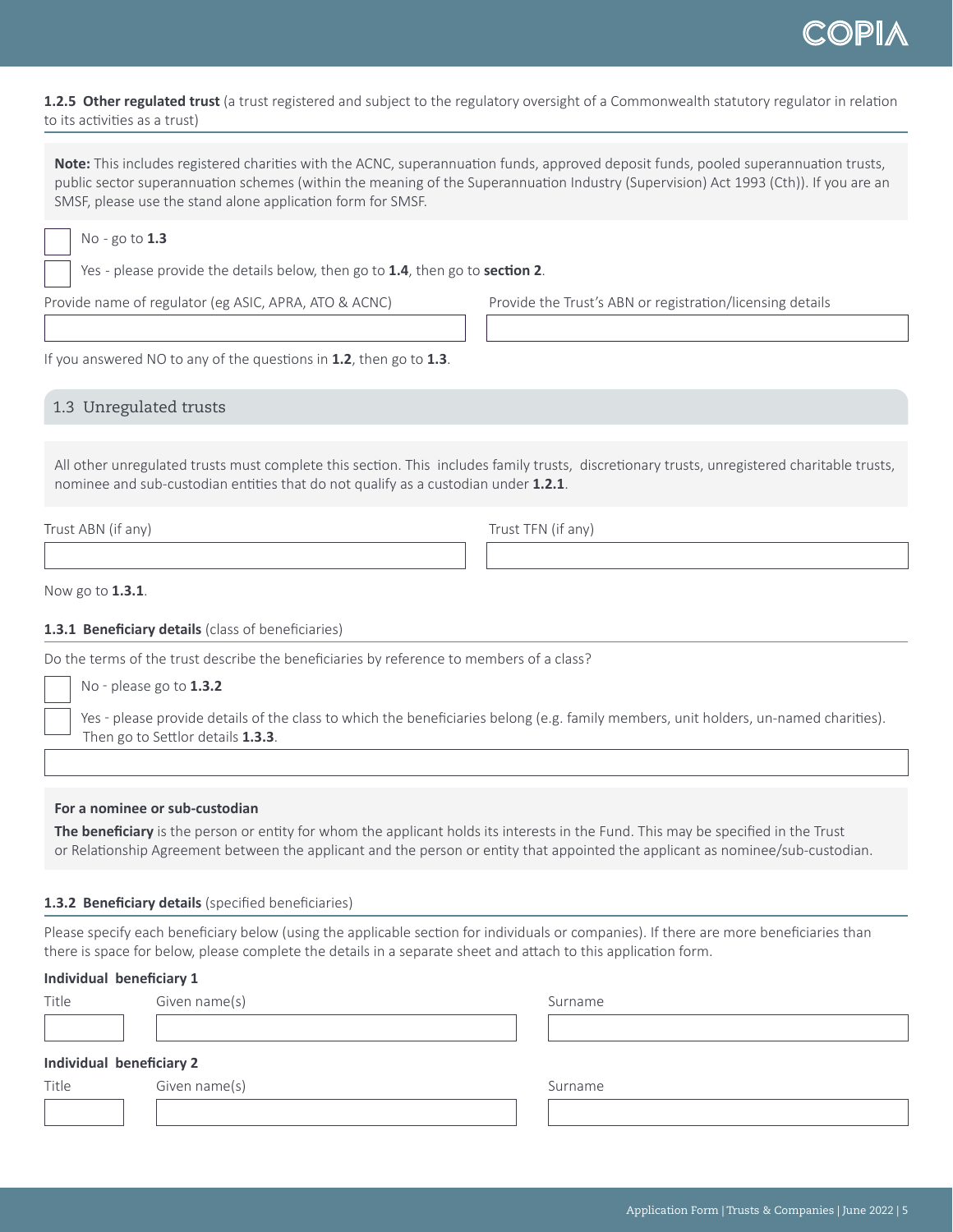#### **Individual beneficiary 3**

| Title            | Given name(s)                   |            | Surname |
|------------------|---------------------------------|------------|---------|
|                  |                                 |            |         |
|                  | <b>Individual beneficiary 4</b> |            |         |
| Title            | Given name(s)                   |            | Surname |
|                  |                                 |            |         |
|                  | <b>Corporate Beneficiary 1</b>  |            |         |
| Company name     |                                 | <b>ACN</b> |         |
|                  |                                 |            |         |
|                  | <b>Corporate Beneficiary 2</b>  |            |         |
| Company name     |                                 | ACN        |         |
|                  |                                 |            |         |
|                  | <b>Corporate Beneficiary 3</b>  |            |         |
| Company name     |                                 | ACN        |         |
|                  |                                 |            |         |
|                  | <b>Corporate Beneficiary 4</b>  |            |         |
| Company name     |                                 | ACN        |         |
|                  |                                 |            |         |
| Now go to 1.3.3. |                                 |            |         |

#### **1.3.3 Settlor details**

The **settlor** may be the person or entity that provided the applicant with funds to make the investment and may be specified in the trust or relationship agreement. If not, the settlor may be the person or entity that appointed the applicant as nominee or sub-custodian.

Please provide the name of the settlor of the trust (unless they are deceased or the material asset contribution to the trust by the settlor at the time the trust was established was less than \$10,000).

| Title | Given name(s)          | Surname |
|-------|------------------------|---------|
|       |                        |         |
|       | Related body corporate |         |
|       |                        |         |

**Note**: You do not have to complete this section if you are a regulated trust.

## 1.4 Trust verification procedures

#### **1.4.1 Did you answer yes to all of the questions in 1.2.1 or any of the questions in 1.2.2 - 1.2.5?**



Yes - please go to **1.4.2**.

No � please go to **1.4.3**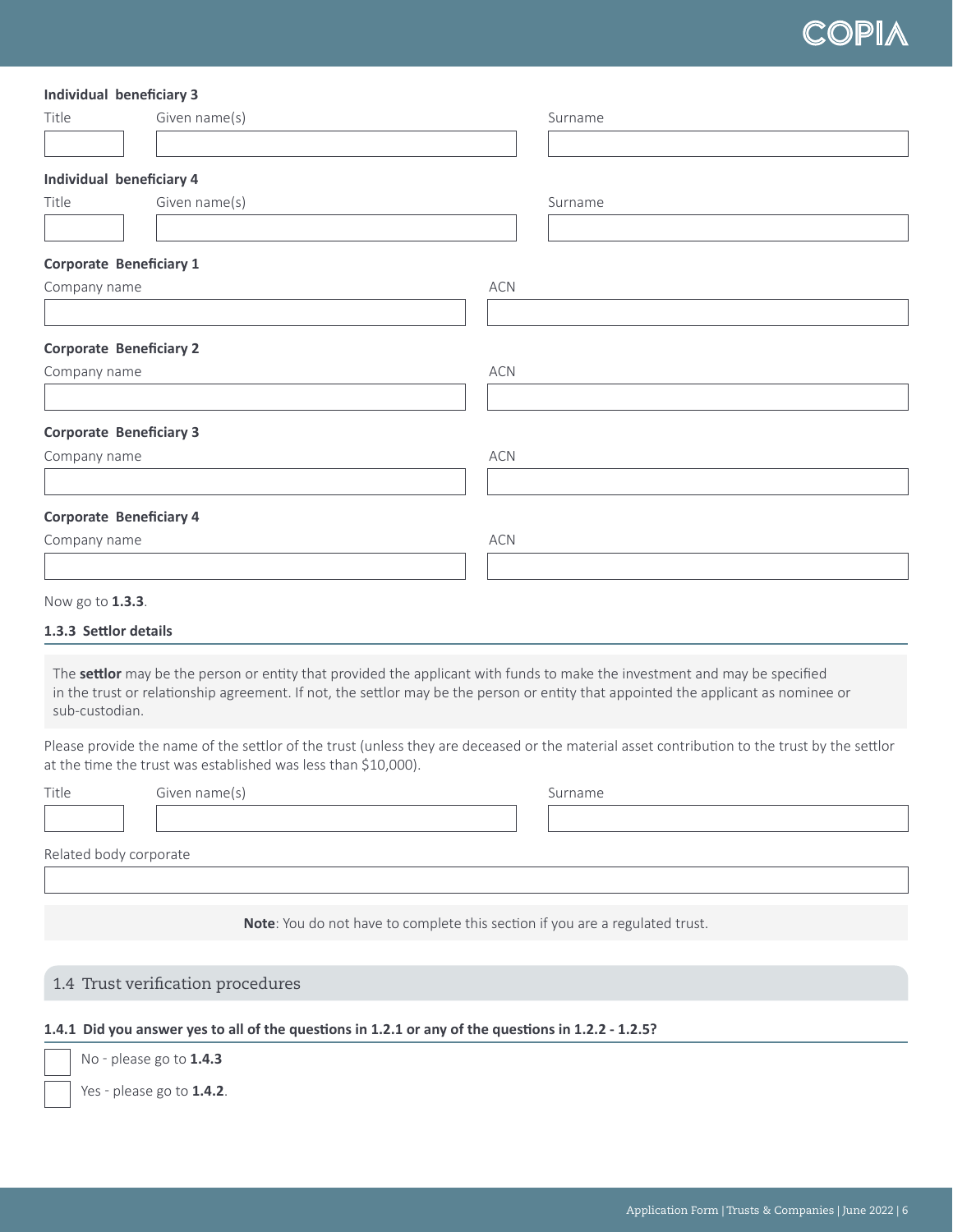

#### **1.4.2 Verification procedure for regulated trusts**

Please provide a copy of the document(s) as set out below.

**For custodians** (you answered yes to all of the questions in **1.2.1**)

A search of the register maintained by ASIC showing your AFSL or showing that you are an authorised representative of an AFSL holder (not applicable if you are exempt from holding an AFSL).

**For trustees of registered managed investment schemes** (you answered yes 1.2.2)

A search of ASIC's registers showing that the scheme is registered.

**For trustees of unregistered managed investment scheme which only has wholesale clients and does not make small scale offerings to which s 1012E of the Corporations Act applies** (you answered yes **1.2.3**)

A search of the register maintained by the ATO

A letter confirming these details from an external lawyer or accountant

The relevant offer document for the scheme in English

**For regulated Government superannuation funds** (you answered yes **1.2.4**)

An extract of the establishing legislation, sourced from a government website.

**For other regulated trusts** (you answered yes **1.2.5**)

A search of the ASIC, ATO, ACNC or relevant regulators website (example 'Super Fund Lookup' at [www.abn.business.gov.au](http://www.abn.business.gov.au))

Now go to **section 2**.

#### **1.4.3 Verification procedure for non-regulated trusts**

#### **Trust deed**

A certified copy of the trust deed or if not reasonably available a certified extract\* of the trust deed that includes the name of the trust, trustees, and settlor(s) (where applicable). Or a certified extract\* of the trust deed showing the full name of the trust (if any) and any named trust settlor.

#### **Letter of compliance for nominees and sub-custodians**

If you have relied on the ACIP and OCDD performed by a member of your designated Business Group in respect to the underlying investor, please attach a signed AML/CTF compliance letter from the entity that has appointed you.

#### **Margin loan**

For Margin Lenders or Nominees of the Margin Lender, please provide a certified copy or certified extract of the Loan Agreement with the Borrower.

\*Please see the FAQs at the back of this form for the meaning of certified copy and certified extract.

Now go to **section 2**.

#### 2. TRUSTEE DETAILS

#### **2.1 Type of trustee**

The trustees are all individuals - go to **2.2**, then go to **section 5**.

The trustees are all companies - go to **2.3**, then go to **section 3**.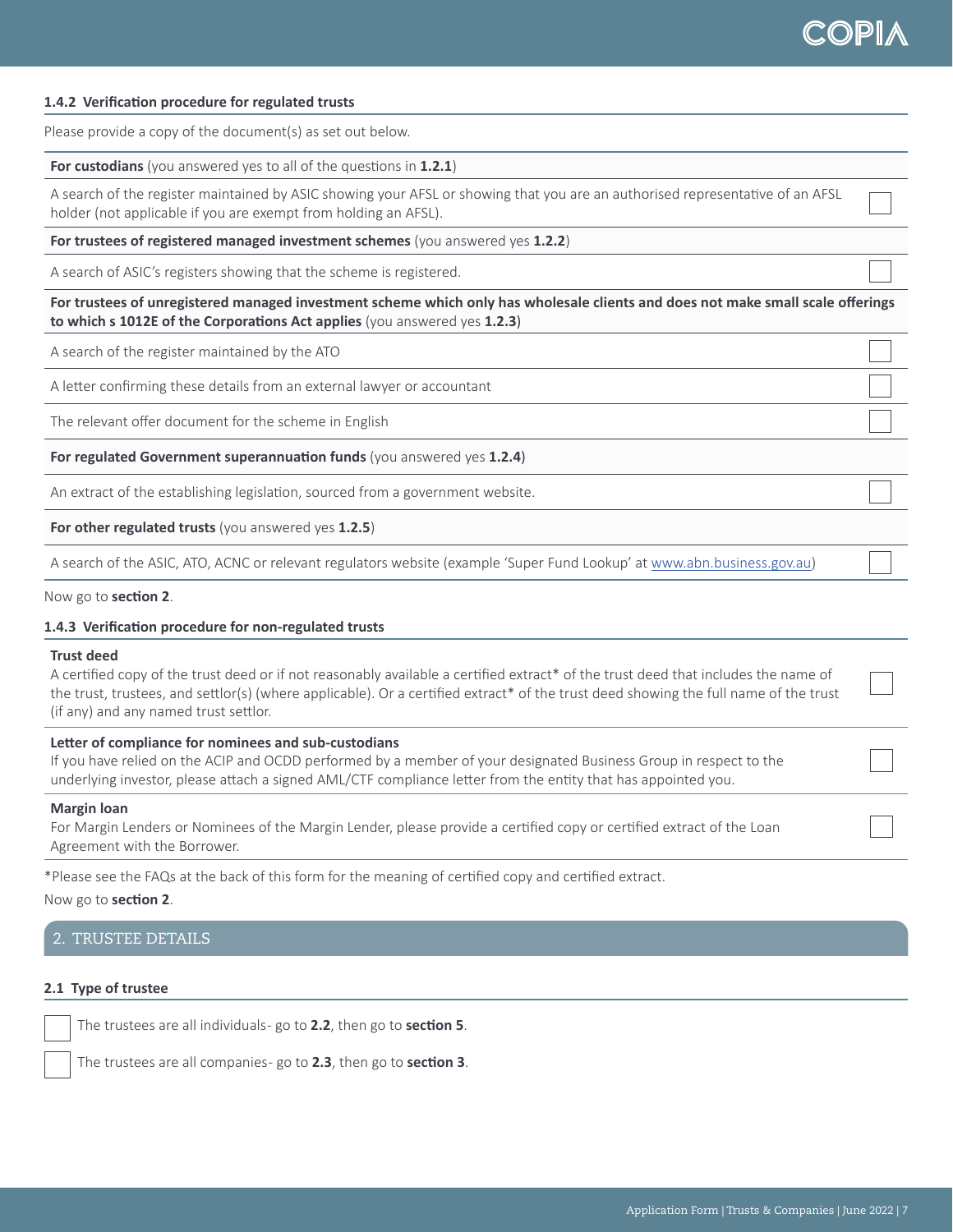#### **2.2 Individual trustee 1**

| Title                                    | Given name(s)                                                     |        | Surname    |         |  |
|------------------------------------------|-------------------------------------------------------------------|--------|------------|---------|--|
|                                          |                                                                   |        |            |         |  |
| Date of birth (DD/MM/YYYY)               |                                                                   |        | Occupation |         |  |
|                                          | Residential address - (A PO Box/RMB/Locked Bag is not acceptable) |        |            |         |  |
| Unit                                     | Street number<br>Street name                                      |        |            |         |  |
|                                          |                                                                   |        |            |         |  |
| Suburb                                   |                                                                   | State  | Postcode   | Country |  |
| <b>Contact details</b>                   |                                                                   |        |            |         |  |
| Phone                                    |                                                                   | Mobile |            |         |  |
|                                          |                                                                   |        |            |         |  |
| Email*                                   |                                                                   |        |            |         |  |
|                                          |                                                                   |        |            |         |  |
|                                          |                                                                   |        |            |         |  |
| <b>Individual trustee 2</b>              |                                                                   |        |            |         |  |
| Title                                    | Given name(s)                                                     |        | Surname    |         |  |
|                                          |                                                                   |        |            |         |  |
|                                          |                                                                   |        |            |         |  |
| Date of birth (DD/MM/YYYY)<br>Occupation |                                                                   |        |            |         |  |
|                                          | Residential address - (A PO Box/RMB/Locked Bag is not acceptable) |        |            |         |  |
| Unit                                     | Street number<br>Street name                                      |        |            |         |  |
|                                          |                                                                   |        |            |         |  |
| Suburb                                   |                                                                   | State  | Postcode   | Country |  |
|                                          |                                                                   |        |            |         |  |
|                                          |                                                                   |        |            |         |  |
| <b>Contact details</b>                   |                                                                   |        |            |         |  |
| Phone                                    |                                                                   | Mobile |            |         |  |
|                                          |                                                                   |        |            |         |  |
| Email                                    |                                                                   |        |            |         |  |
|                                          |                                                                   |        |            |         |  |

\* This email address is the default address for all investor correspondence (such as transaction confirmations, statements, reports and other materials)

If you are an individual trustee of an unregulated trust (ie you completed **1.3**), please complete the beneficial owner in **section 4**.

Then in respect of one of the individual trustees, provide an ID document as specified in **section 5**.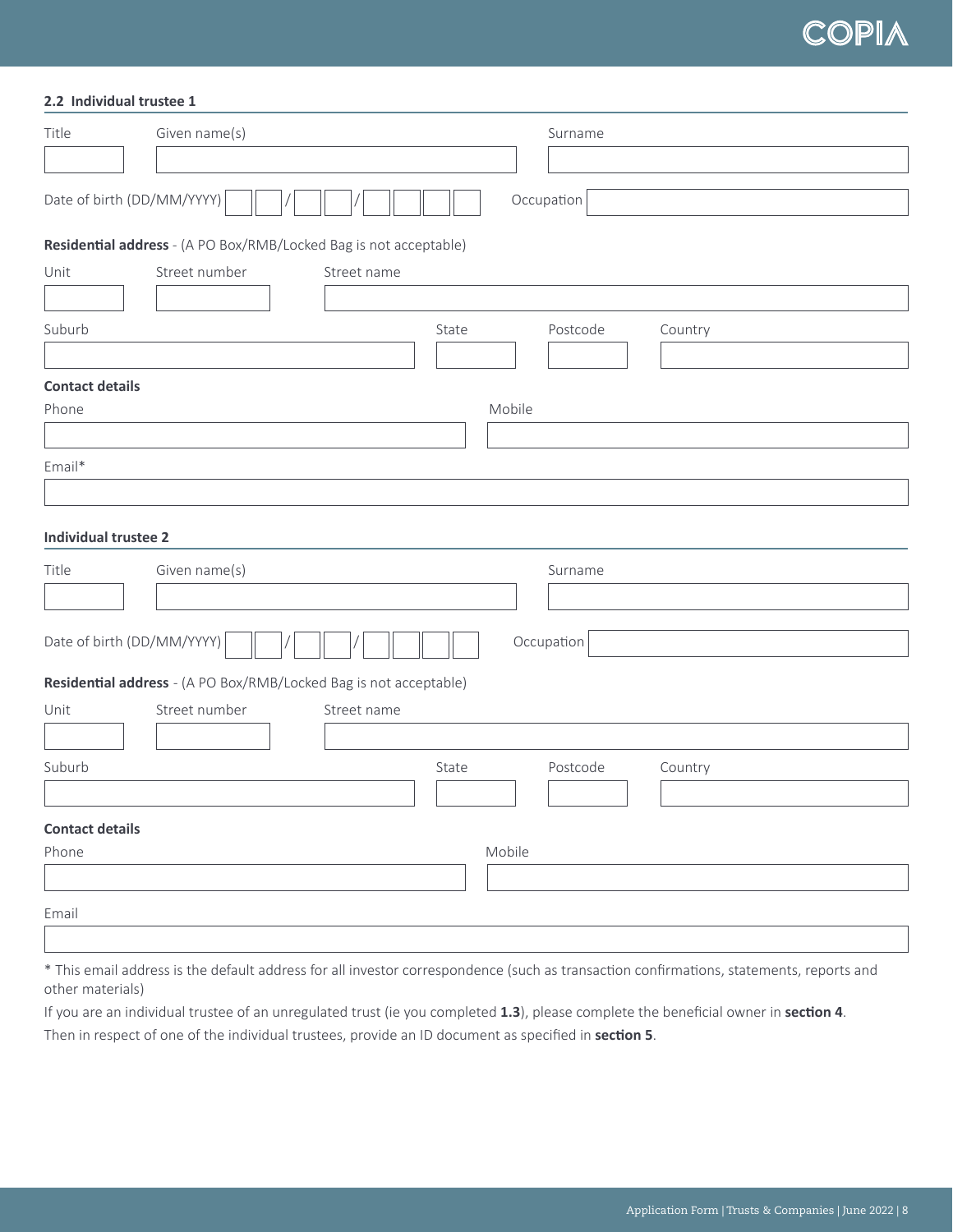#### **2.3 Corporate trustee**

| Corporate trustee 1 |            |
|---------------------|------------|
| Company name        | <b>ACN</b> |
|                     |            |
| Corporate trustee 2 |            |
| Company name        | <b>ACN</b> |
|                     |            |
|                     |            |

**Note**: You must select one of the trustees listed above and complete **section 3** of this form as though that trustee is the applicant.

## Now go to **section 3**.

| 3. COMPANY DETAILS                                                                                                                                                                                                                                                                                 |  |
|----------------------------------------------------------------------------------------------------------------------------------------------------------------------------------------------------------------------------------------------------------------------------------------------------|--|
| Please complete this section if you are:<br>• A company investing on your own behalf, or<br>• A corporate trustee.                                                                                                                                                                                 |  |
| Full legal name of company as registered by ASIC<br><b>ACN</b>                                                                                                                                                                                                                                     |  |
| Nature of business                                                                                                                                                                                                                                                                                 |  |
| Yes - For the ASL to be valid, please provide all the requirements<br>Do you have an authorised signatories list (ASL)?<br>No<br>below                                                                                                                                                             |  |
| A certified copy of the ASL with the full names and signatures of each agent.                                                                                                                                                                                                                      |  |
| A certified copy of the authorising document or Power of Attorney.                                                                                                                                                                                                                                 |  |
| Please tick to confirm the authorising document or Power of Attorney is still valid and it has not been revoked.                                                                                                                                                                                   |  |
| Do you have a verifying officer?<br>Yes - Please provide all of the following<br><b>No</b><br>Full name of verifying officer                                                                                                                                                                       |  |
|                                                                                                                                                                                                                                                                                                    |  |
| Date of birth (DD/MM/YY)                                                                                                                                                                                                                                                                           |  |
| Verifying officer residential address                                                                                                                                                                                                                                                              |  |
| certified copy of your ID (see section 5)<br>letter of appointment signed by the directors of the company, and<br>by ticking this box you confirm the verifying officer has verified the identity of the signatories in accordance with the AML/CTF<br>requirements and has kept relevant records. |  |
| If you are an Australian company, go to 3.1.                                                                                                                                                                                                                                                       |  |

If you are a foreign company, go to **3.2**.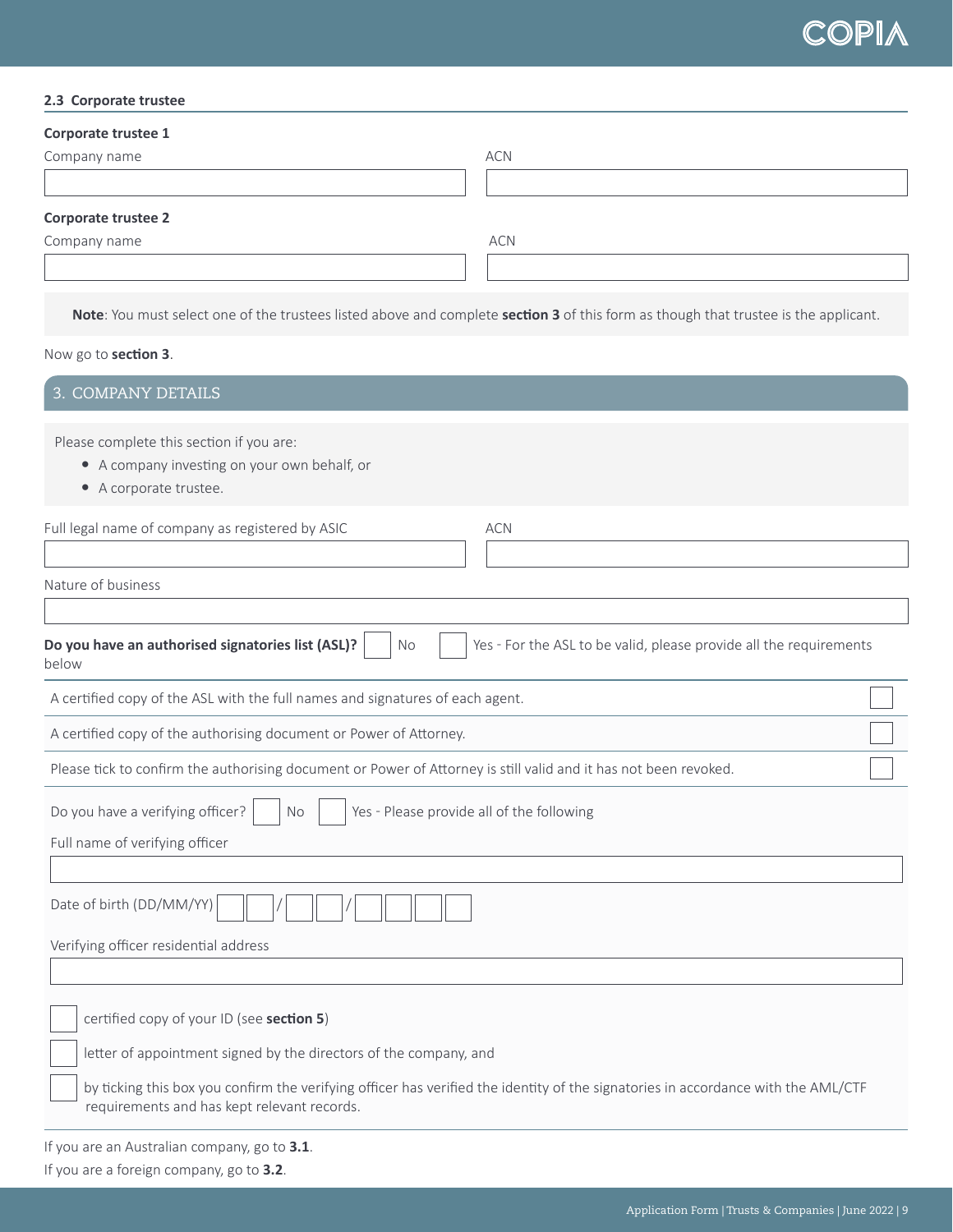## 3.1 Australian company

|                                        | Registered office address - (A PO Box/RMB/Locked Bag is not acceptable)                                                       |        |          |                                                                            |  |
|----------------------------------------|-------------------------------------------------------------------------------------------------------------------------------|--------|----------|----------------------------------------------------------------------------|--|
| Property/building name (if applicable) |                                                                                                                               |        |          |                                                                            |  |
| Street number<br>Unit                  | Street name                                                                                                                   |        |          |                                                                            |  |
|                                        |                                                                                                                               |        |          |                                                                            |  |
| Suburb                                 |                                                                                                                               | State  | Postcode | Country                                                                    |  |
|                                        |                                                                                                                               |        |          |                                                                            |  |
|                                        | Principal place of business address (if different to registered office address) - (A PO Box/RMB/Locked Bag is not acceptable) |        |          |                                                                            |  |
| Property/building name (if applicable) |                                                                                                                               |        |          |                                                                            |  |
| Street number<br>Unit                  | Street name                                                                                                                   |        |          |                                                                            |  |
|                                        |                                                                                                                               |        |          |                                                                            |  |
| Suburb                                 |                                                                                                                               | State  | Postcode | Country                                                                    |  |
|                                        |                                                                                                                               |        |          |                                                                            |  |
|                                        | Postal address (if different to above) - (A PO Box/RMB/Locked Bag is not acceptable)                                          |        |          |                                                                            |  |
| Street number<br>Unit                  | Street name                                                                                                                   |        |          |                                                                            |  |
|                                        |                                                                                                                               |        |          |                                                                            |  |
| Suburb                                 |                                                                                                                               | State  | Postcode | Country                                                                    |  |
|                                        |                                                                                                                               |        |          |                                                                            |  |
| <b>ACN</b>                             |                                                                                                                               | ABN    |          |                                                                            |  |
|                                        |                                                                                                                               |        |          |                                                                            |  |
| Contact person at company              |                                                                                                                               |        |          |                                                                            |  |
| Phone                                  |                                                                                                                               | Mobile |          |                                                                            |  |
|                                        |                                                                                                                               |        |          |                                                                            |  |
| Email                                  |                                                                                                                               |        |          |                                                                            |  |
|                                        |                                                                                                                               |        |          |                                                                            |  |
| Now go to 3.3.                         |                                                                                                                               |        |          |                                                                            |  |
|                                        |                                                                                                                               |        |          |                                                                            |  |
| 3.2 Foreign company                    |                                                                                                                               |        |          |                                                                            |  |
| Country of formation                   |                                                                                                                               |        |          |                                                                            |  |
|                                        |                                                                                                                               |        |          |                                                                            |  |
| Registered in Australia?               | Yes - please provide below the ARBN<br>No                                                                                     |        |          |                                                                            |  |
|                                        |                                                                                                                               |        |          |                                                                            |  |
| Registered in country of formation?    | No                                                                                                                            |        |          | Yes - Name of foreign registration body and identification number (if any) |  |
|                                        |                                                                                                                               |        |          |                                                                            |  |
|                                        | any registered in Australia, please provide your principal place of business in Australia                                     |        |          | or the full name and                                                       |  |

If you are a foreign company registered in Australia, please provide your principal place of business in Australia, or the full name and address of your Australian agent.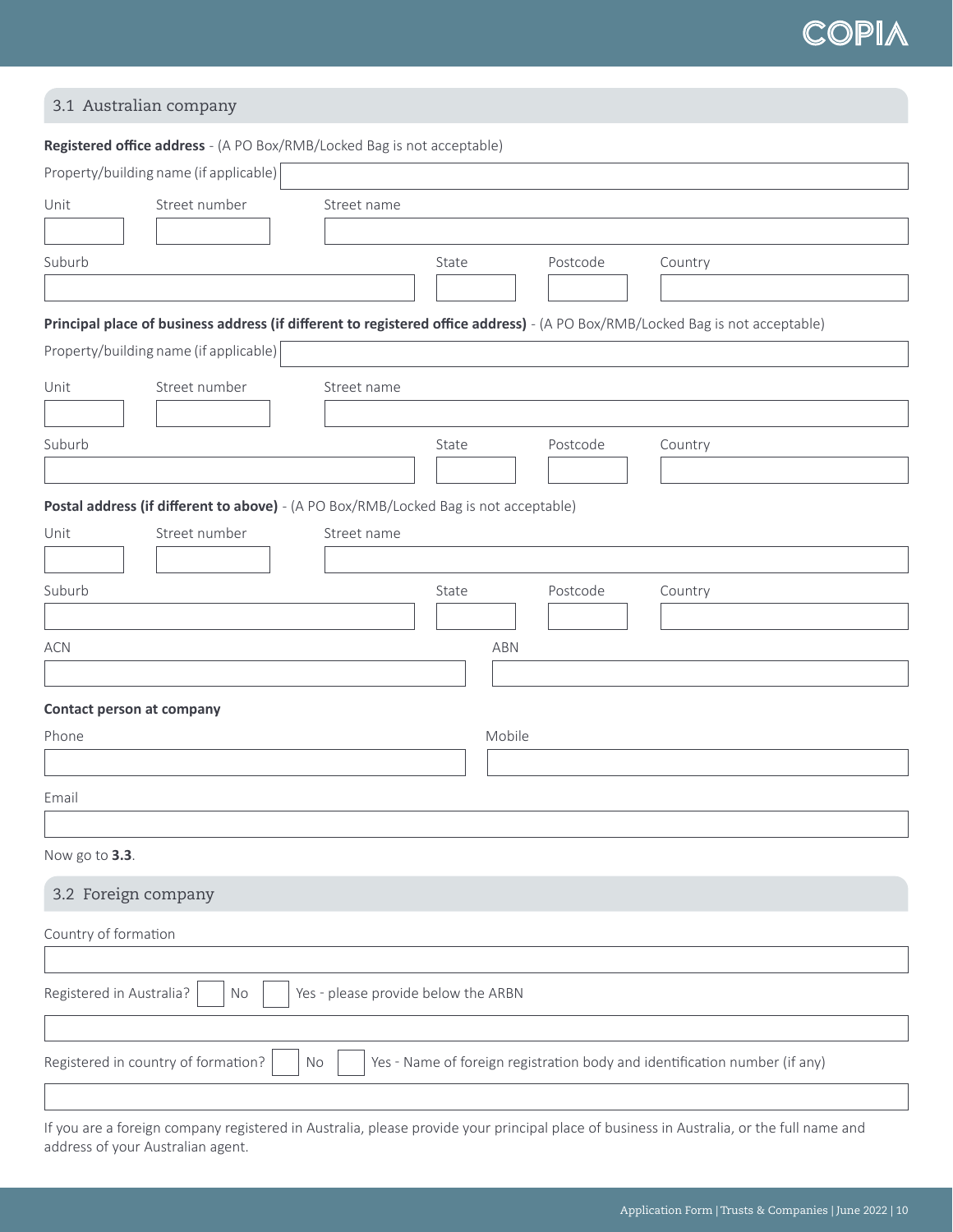

If you are not registered in Australia, please provide either the full address of the company as registered by the foreign registration body or the principal place of business in the country of formation.

### **A PO Box/RMB/Locked Bag is not acceptable**.

| Unit                                                      | Street number                                                                        | Street name |       |       |          |                                                                                                                                           |
|-----------------------------------------------------------|--------------------------------------------------------------------------------------|-------------|-------|-------|----------|-------------------------------------------------------------------------------------------------------------------------------------------|
|                                                           |                                                                                      |             |       |       |          |                                                                                                                                           |
| Suburb                                                    |                                                                                      |             | State |       | Postcode | Country                                                                                                                                   |
|                                                           |                                                                                      |             |       |       |          |                                                                                                                                           |
|                                                           | Postal address (if different to above) - (A PO Box/RMB/Locked Bag is not acceptable) |             |       |       |          |                                                                                                                                           |
| Unit                                                      | Street number                                                                        | Street name |       |       |          |                                                                                                                                           |
|                                                           |                                                                                      |             |       |       |          |                                                                                                                                           |
| Suburb                                                    |                                                                                      |             | State |       | Postcode | Country                                                                                                                                   |
|                                                           |                                                                                      |             |       |       |          |                                                                                                                                           |
| Contact person at company                                 |                                                                                      |             |       |       |          |                                                                                                                                           |
| Name                                                      |                                                                                      |             |       | Email |          |                                                                                                                                           |
|                                                           |                                                                                      |             |       |       |          |                                                                                                                                           |
|                                                           | Business number (include country and area code)                                      |             |       |       |          | Mobile number (include country code)                                                                                                      |
|                                                           |                                                                                      |             |       |       |          |                                                                                                                                           |
|                                                           |                                                                                      |             |       |       |          |                                                                                                                                           |
| 3.3 Type of company                                       |                                                                                      |             |       |       |          |                                                                                                                                           |
|                                                           | Are you a public company or a private/proprietary company?                           |             |       |       |          |                                                                                                                                           |
|                                                           | Private/proprietary company - please go to 3.4.                                      |             |       |       |          |                                                                                                                                           |
|                                                           | Public company - please go to 3.5.                                                   |             |       |       |          |                                                                                                                                           |
|                                                           | 3.4 Private/Proprietary company                                                      |             |       |       |          |                                                                                                                                           |
|                                                           |                                                                                      |             |       |       |          | Please complete the director details below if you are an Australian proprietary company or a foreign private company. Do not complete for |
| public companies.                                         |                                                                                      |             |       |       |          |                                                                                                                                           |
| <b>Directors details</b><br>How many directors are there? |                                                                                      |             |       |       |          |                                                                                                                                           |
|                                                           |                                                                                      |             |       |       |          | Please provide below the full name of all the directors. If there are more than four directors, please complete the details on a separate |
|                                                           | sheet and attach to this application form.                                           |             |       |       |          |                                                                                                                                           |
| Director 1                                                |                                                                                      |             |       |       |          |                                                                                                                                           |
| Title                                                     | Given name(s)                                                                        |             |       |       | Surname  |                                                                                                                                           |
|                                                           |                                                                                      |             |       |       |          |                                                                                                                                           |
| <b>Director 2</b>                                         |                                                                                      |             |       |       |          |                                                                                                                                           |
| Title                                                     | Given name(s)                                                                        |             |       |       | Surname  |                                                                                                                                           |
|                                                           |                                                                                      |             |       |       |          |                                                                                                                                           |
| Director 3                                                |                                                                                      |             |       |       |          |                                                                                                                                           |

Title Given name(s) Given name(s) Surname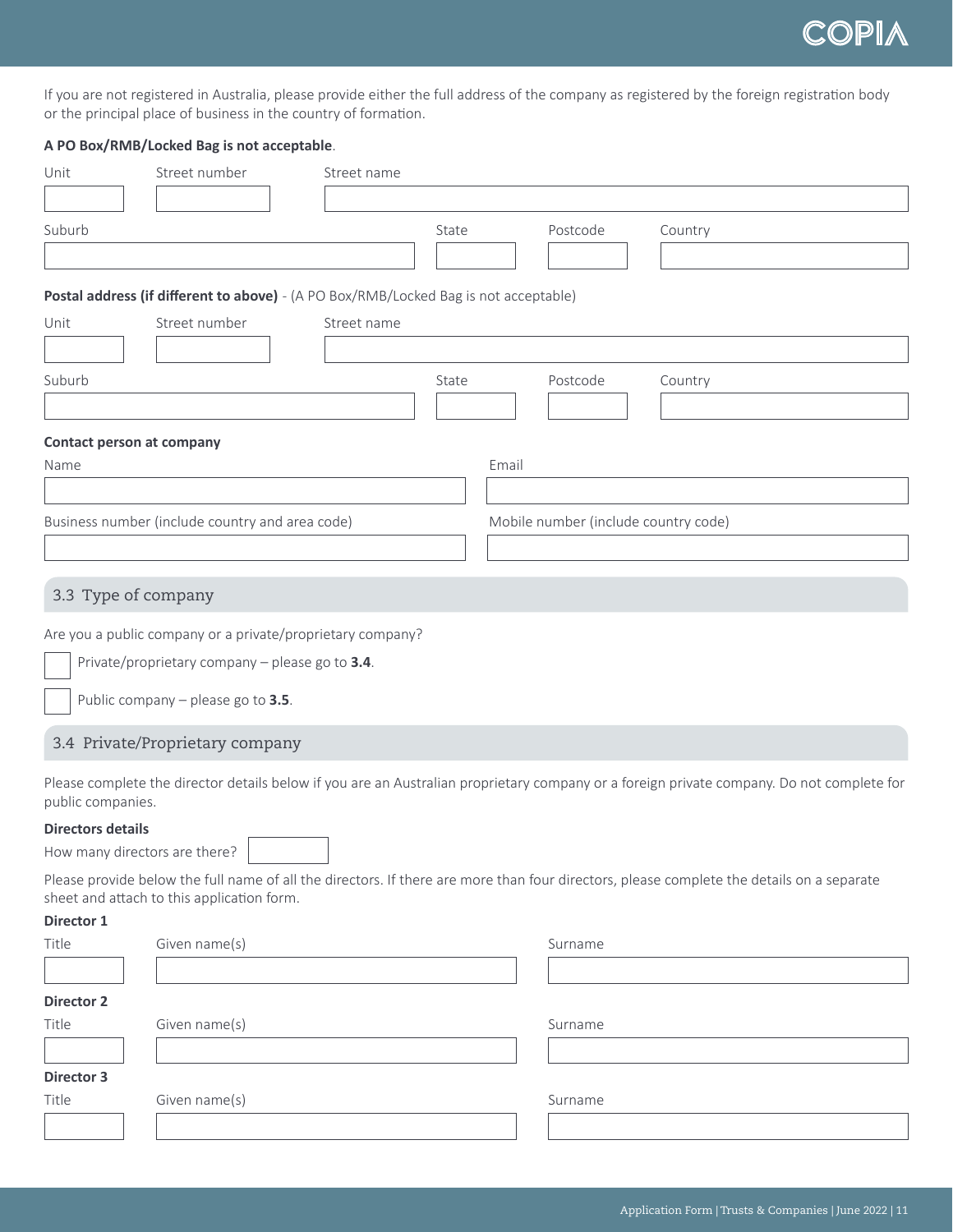| Director 4<br>Given name(s)<br>Title                                                                                                                                                                                                                                                                                     | Surname                                                                         |
|--------------------------------------------------------------------------------------------------------------------------------------------------------------------------------------------------------------------------------------------------------------------------------------------------------------------------|---------------------------------------------------------------------------------|
| Now go to 3.6.                                                                                                                                                                                                                                                                                                           |                                                                                 |
| 3.5 Public company                                                                                                                                                                                                                                                                                                       |                                                                                 |
| Are you an Australian listed company?                                                                                                                                                                                                                                                                                    |                                                                                 |
| No - please go to 3.6                                                                                                                                                                                                                                                                                                    | Yes - please provide name of the market/exchange on which the company is listed |
| Listed company name                                                                                                                                                                                                                                                                                                      | Market/exchange                                                                 |
|                                                                                                                                                                                                                                                                                                                          |                                                                                 |
| Now go to 3.8.                                                                                                                                                                                                                                                                                                           |                                                                                 |
| 3.6 Majority owned subsidiary of an Australian public listed company                                                                                                                                                                                                                                                     |                                                                                 |
| Are you a majority-owned subsidiary of an Australian publicly listed company?<br>No - please go to 3.7<br>Yes - please provide name of the parent listed company and the market/exchange on which the company is listed                                                                                                  |                                                                                 |
| Listed company name                                                                                                                                                                                                                                                                                                      | Market/exchange                                                                 |
|                                                                                                                                                                                                                                                                                                                          |                                                                                 |
| Now go to 3.8.                                                                                                                                                                                                                                                                                                           |                                                                                 |
| 3.7 Regulated company                                                                                                                                                                                                                                                                                                    |                                                                                 |
| This only includes companies that are licensed by an Australian Commonwealth, State or Territory statutory regulator and are subject to<br>regulatory oversight for example, Australian Financial Services Licensees (AFSL), Australian Credit Licensees (ACL) and Registrable<br>Superannuation Entity (RSE) Licensees. |                                                                                 |
| Are you a regulated company?                                                                                                                                                                                                                                                                                             |                                                                                 |
| No - please go to 3.9                                                                                                                                                                                                                                                                                                    | Yes - please provide details of the regulator and licence number below          |
| Regulator                                                                                                                                                                                                                                                                                                                | Licence number                                                                  |
|                                                                                                                                                                                                                                                                                                                          |                                                                                 |
| Now go to 3.8.                                                                                                                                                                                                                                                                                                           |                                                                                 |
| 3.8 Verification procedures for regulated companies                                                                                                                                                                                                                                                                      |                                                                                 |
| If you have answered Yes to 3.6, please provide evidence of being a majority or wholly owned subsidiary of a listed<br>company by providing a copy of one or more of the following:                                                                                                                                      |                                                                                 |

| ASIC company extract                             |  |
|--------------------------------------------------|--|
| company annual statement                         |  |
| certified company share structure                |  |
| a public document issued by the relevant company |  |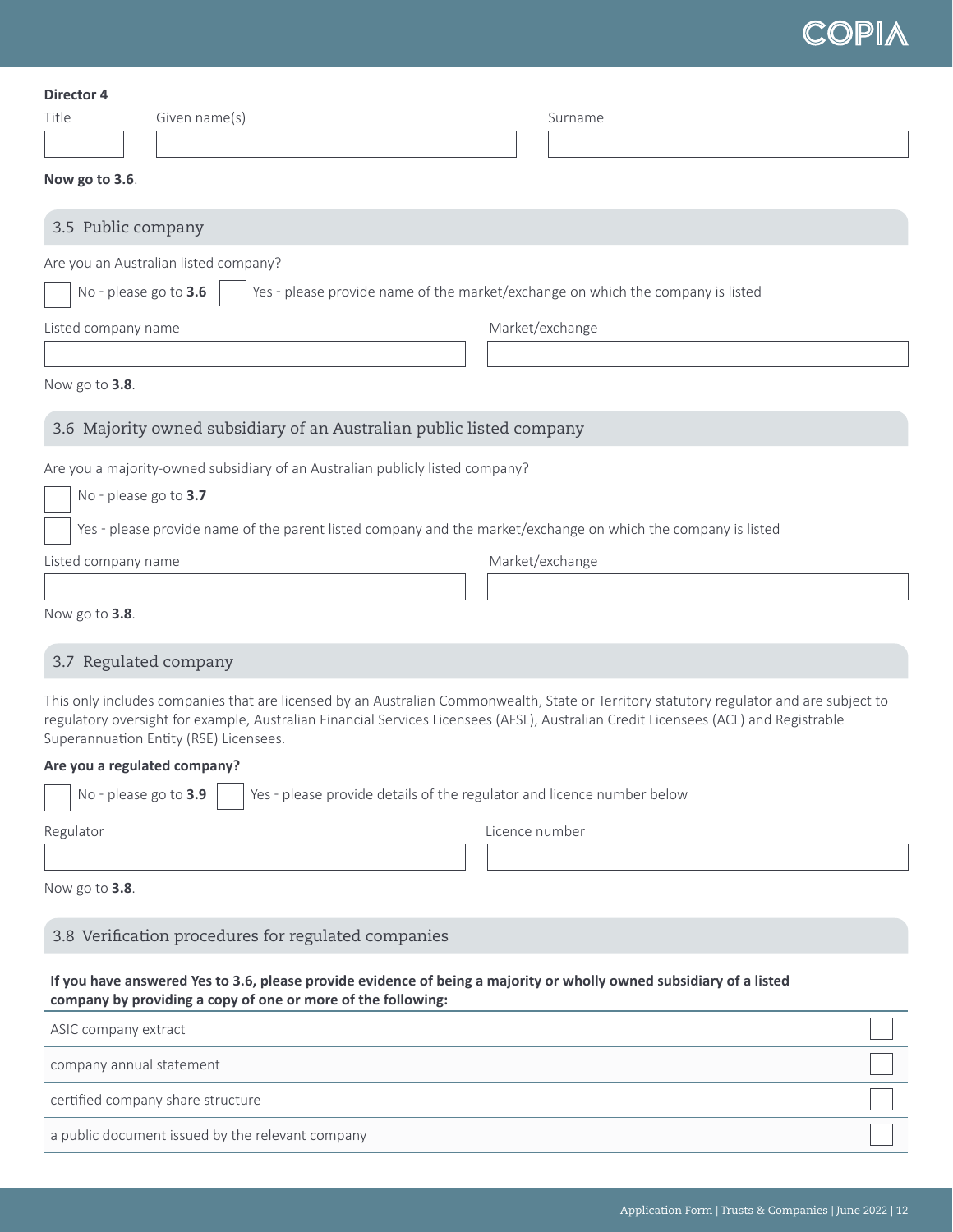|  |  |  |  |  |  | 3.9 Verification process for all other company types |  |
|--|--|--|--|--|--|------------------------------------------------------|--|
|--|--|--|--|--|--|------------------------------------------------------|--|

Please provide a full company extract from ASIC or foreign regulator

## 4. BENEFICIAL OWNER

#### **4A Beneficial owner of a company (including a company acting in the capacity of trustee)**

You must complete this section if you are an unregulated company and you have answered no to:

- 3.5 (you are an Australian domestic listed company)
- **3.6** (you are a majority-owned subsidiary of an Australian listed company)
- **3.7** (you are a company that is licensed and subject to the regulatory oversight of a Commonwealth, State or Territory statutory regulator).

You are exempt from completing **section 4** if you are a regulated company or:

• You are a foreign listed company or a wholly owned subsidiary of a listed company in a financial market that is subject to disclosure requirements that ensure transparency of beneficial ownership.

Listed company name Market/exchange Market/exchange

A beneficial owner is an individual who ultimately owns (directly or indirectly) 25% or more of the customer, or controls (directly or indirectly) the customer (see FAQs). If you cannot identify any beneficial owners, please go to the fallback procedure at **4.2**.

Please provide details of your beneficial owner(s) below (see FAQs for guidance).

#### 4.1 Beneficial owner(s) details

### **Beneficial owner 1**

| Title                     | Given name(s)                                                     | Surname |  |
|---------------------------|-------------------------------------------------------------------|---------|--|
|                           |                                                                   |         |  |
|                           | Residential address - (A PO Box/RMB/Locked Bag is not acceptable) |         |  |
|                           |                                                                   |         |  |
|                           | Date of birth (DD/MM/YYYY)                                        |         |  |
| <b>Beneficial owner 2</b> |                                                                   |         |  |
| Title                     | Given name(s)                                                     | Surname |  |
|                           |                                                                   |         |  |
|                           | Residential address - (A PO Box/RMB/Locked Bag is not acceptable) |         |  |
|                           |                                                                   |         |  |
|                           | Date of birth (DD/MM/YYYY)                                        |         |  |
| <b>Beneficial owner 3</b> |                                                                   |         |  |
| Title                     | Given name(s)                                                     | Surname |  |
|                           |                                                                   |         |  |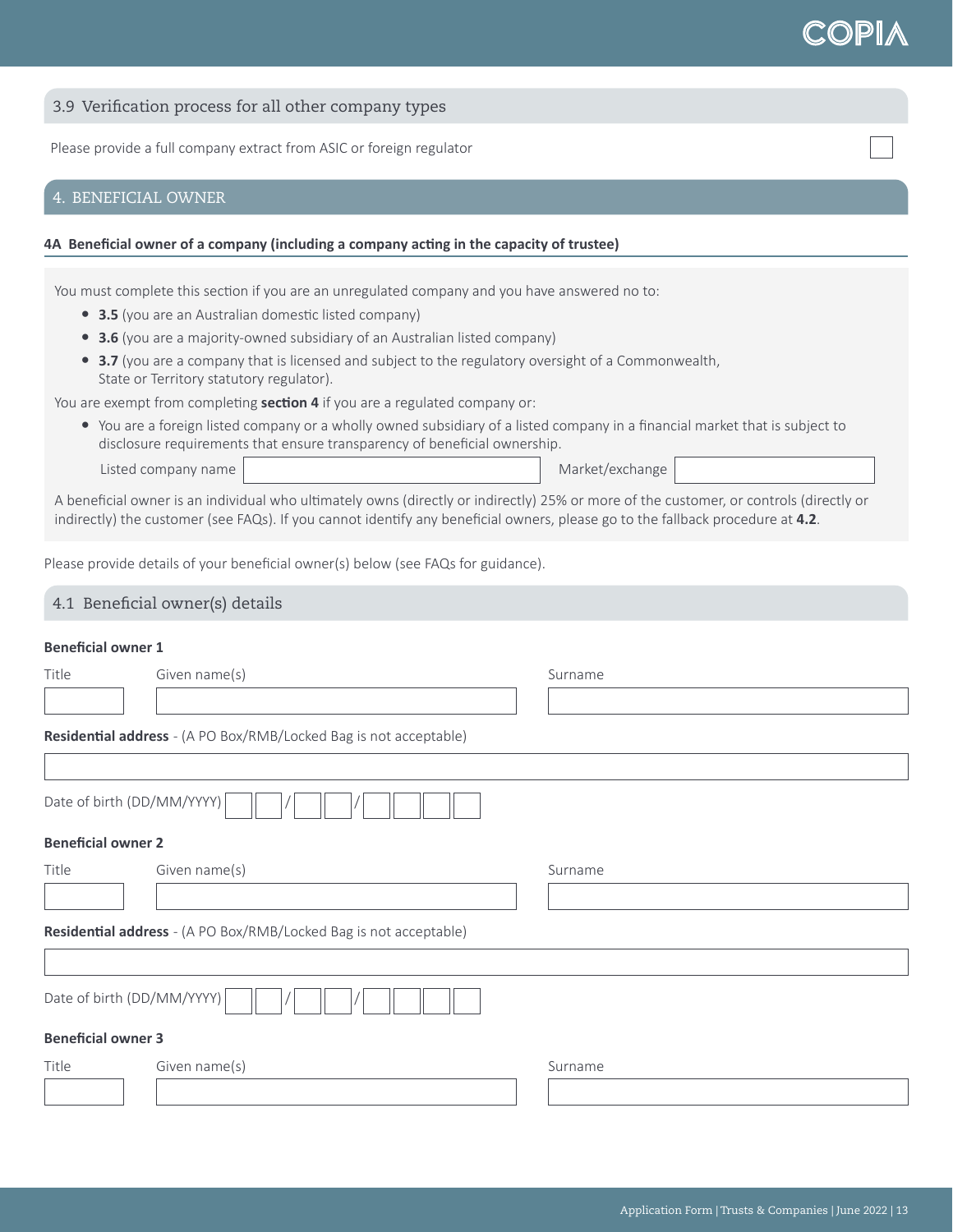## **Residential address** - (A PO Box/RMB/Locked Bag is not acceptable)

| Date of birth (DD/MM/YYYY)                                                                                                                 |  |
|--------------------------------------------------------------------------------------------------------------------------------------------|--|
| <b>Beneficial owner 4</b>                                                                                                                  |  |
| Title<br>Given name(s)<br>Surname                                                                                                          |  |
|                                                                                                                                            |  |
| Residential address - (A PO Box/RMB/Locked Bag is not acceptable)                                                                          |  |
|                                                                                                                                            |  |
| Date of birth (DD/MM/YYYY)                                                                                                                 |  |
| 4.2 Fallback procedure                                                                                                                     |  |
| If you are a company (investing on your behalf) or corporate trustee and cannot identify any beneficial owners, please complete 4.2.1.     |  |
| 4.2.1 Senior managing official                                                                                                             |  |
|                                                                                                                                            |  |
| Please provide the details of the senior managing official (or equivalent) (please see FAQs for the meaning of 'senior managing official') |  |
| Title<br>Given name(s)<br>Surname                                                                                                          |  |
| Date of birth (DD/MM/YYYY)                                                                                                                 |  |
| Company Title                                                                                                                              |  |
|                                                                                                                                            |  |
| Residential address - (A PO Box/RMB/Locked Bag is not acceptable)                                                                          |  |
| Street number<br>Unit<br>Street name                                                                                                       |  |
|                                                                                                                                            |  |
| Suburb<br>Postcode<br>State<br>Country                                                                                                     |  |
|                                                                                                                                            |  |
|                                                                                                                                            |  |
| 4B Beneficial owner of the trust                                                                                                           |  |
| You must complete this section if you are an unregulated trust. The beneficial owner of a trust is an individual who controls (directly    |  |
| or indirectly) the operations of the trust and has power to appoint or remove the trustee(s) of the trust.                                 |  |
| You are exempt from completing this section if:                                                                                            |  |
| • You are a custodian and the beneficial owner is the underlying investor(s). If not, complete 4.2.2.                                      |  |
| 4.2.2 Beneficial owner of the trust (individual with power to appoint or remove trustees)                                                  |  |
| Please provide the details of the individual who holds the power to appoint or remove the trustees of the trust.                           |  |
| Given name(s)<br>Title<br>Surname                                                                                                          |  |
|                                                                                                                                            |  |
| Date of birth (DD/MM/YYYY)                                                                                                                 |  |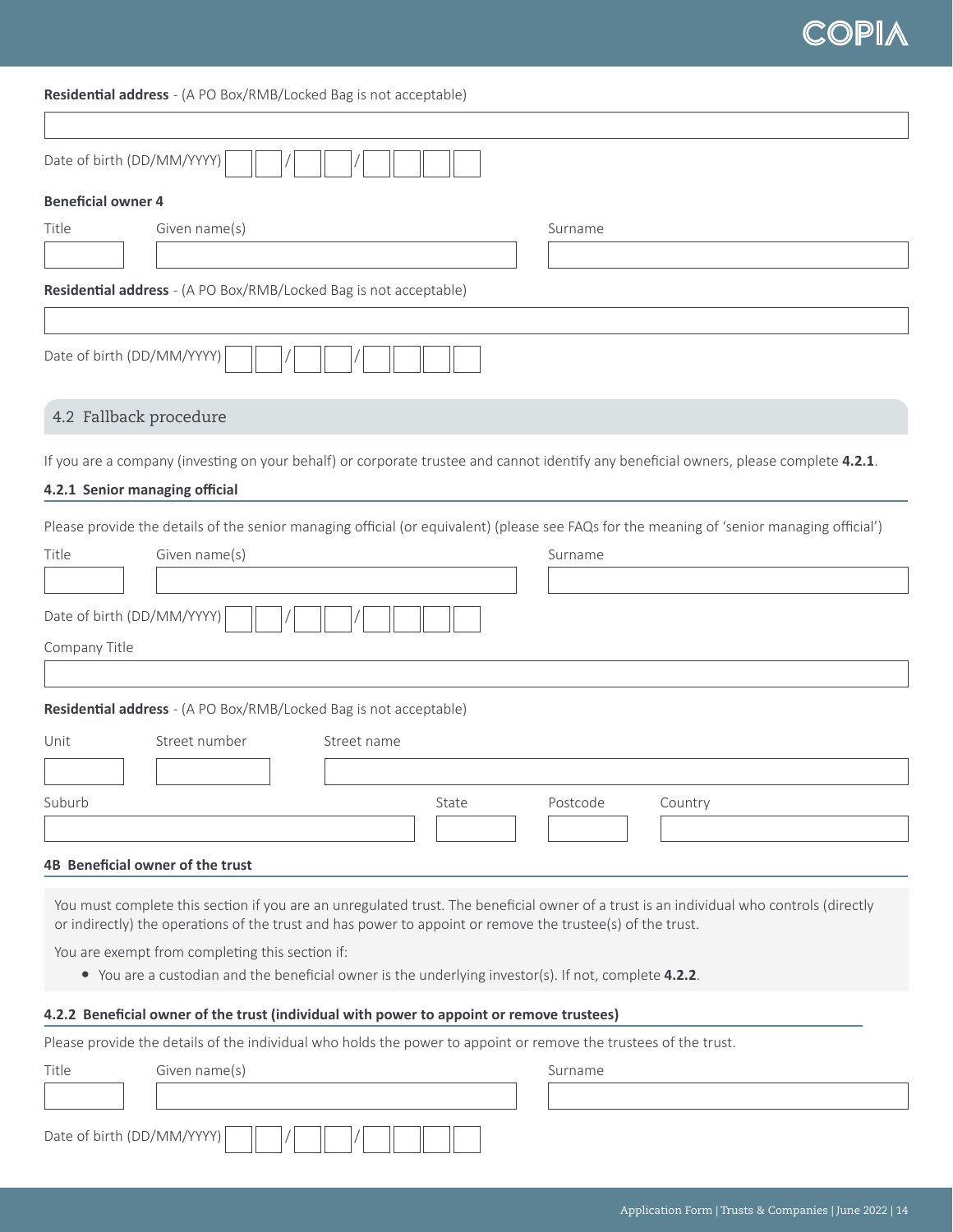

| Company title |                                                                   |             |       |          |         |  |
|---------------|-------------------------------------------------------------------|-------------|-------|----------|---------|--|
|               | Residential address - (A PO Box/RMB/Locked Bag is not acceptable) |             |       |          |         |  |
| Unit          | Street number                                                     | Street name |       |          |         |  |
| Suburb        |                                                                   |             | State | Postcode | Country |  |
|               |                                                                   |             |       |          |         |  |

## 5. VERIFICATION PROCEDURE FOR INDIVIDUAL TRUSTEE, BENEFICIAL OWNER(S), SENIOR MANAGING OFFICIAL AND APPOINTOR

Please complete the below verification procedure in respect of each individual identified in **section 4**. You may also need to complete the below in respect of an individual trustee if directed to do so under **2.2**. If you cannot meet the requirements of **option A,** please follow the instructions in **option B**.

#### **OPTION A**

**Provide a certified copy\* of one of the following:**

**Current Australian driver's licence** containing a photo of the person.

**Current Australian passport** (or an Australian passport that has expired within the preceding 2 years in acceptable).

**Current National Proof of Age card with photo** for the purpose of proving a person's age containing a photo of the person.

**Current National identity card** issued by a foreign government containing a photo and signature of the person.

**Current foreign driver's licence** with photo, accompanied by an English translation prepared by an accredited translator.

**Current foreign passport** containing a photo and signature accompanied by an English translation prepared by an accredited translator.

#### **OPTION B**

**If you can't provide any document from option A, then please provide a certified copy\* of one document from group 1 and one document from group 2.**

**GROUP 1**

**Birth certificate or birth extract** issued by an Australian State or Territory.

**Foreign birth certificate** issued by a foreign government accompanied by an English translation prepared by an accredited translator.

**Australian Government issued citizenship certificate.**

**Current concession card or Health Care card** (issued by Centrelink). Please scan the front and the back.

**GROUP 2**

**Commonwealth, State or Territory Government within the preceding 12 months and recording the provision of financial benefits.**

**Australian Taxation Office** within the preceding 12 months and recording the debt payable to or by the individual by or to (respectively) the ATO.

**Local Government or utilities provider** within the preceding 3 months and recording the provision of services.

\*Please see the FAQs at the end of this form for the meaning of certified copy.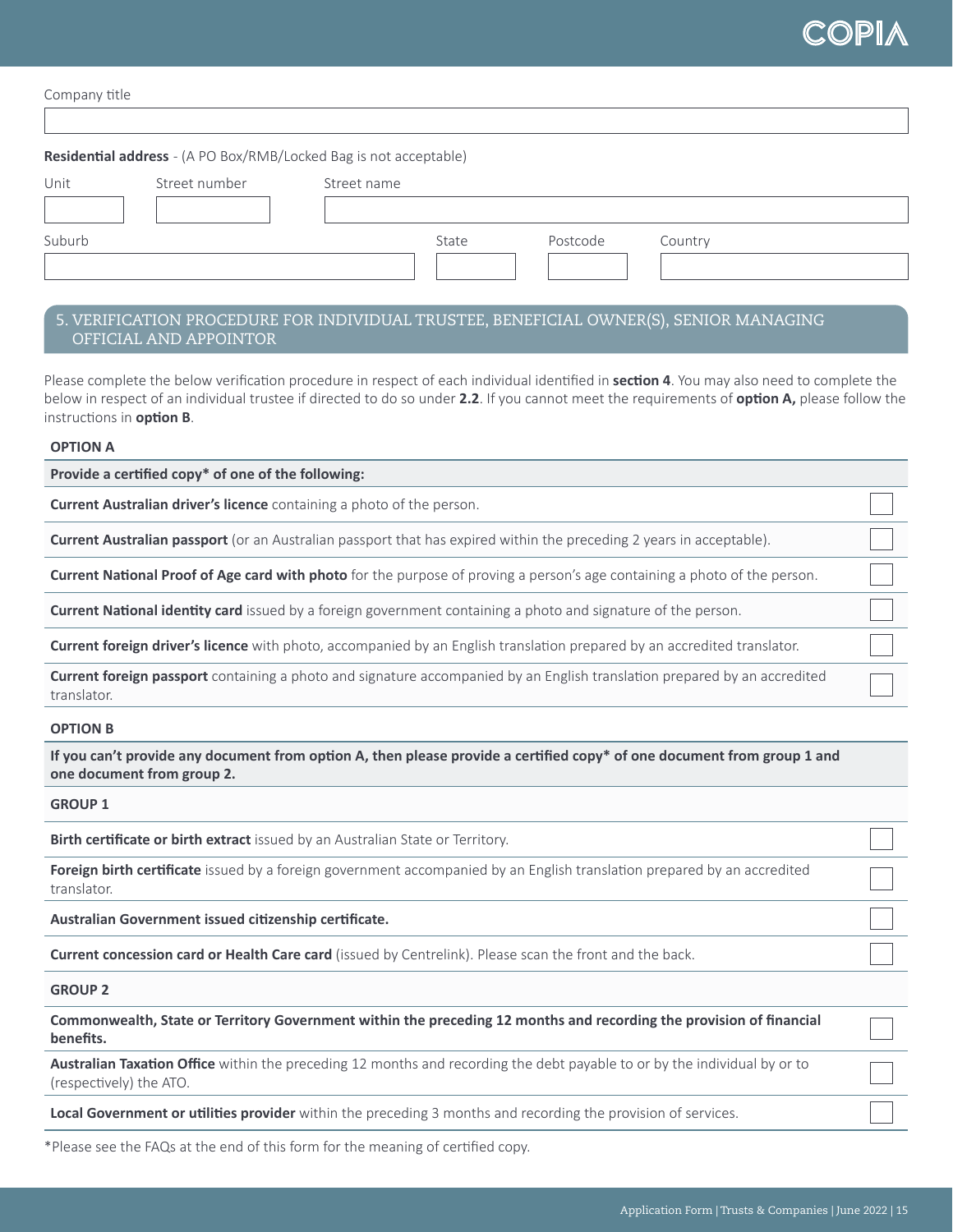## 6. INVESTMENT DETAILS AND DISTRIBUTION INSTRUCTIONS

Specify your initial application amount.

The minimum investment is noted in the table above (per fund). However, we may waive or vary the investment minimums. Please nominate one distribution option for each fund you are investing in. If no selection is made, distributions will be automatically re-invested.

| <b>Fund Name</b>           | <b>APIR</b> | <b>Fund Minimum</b><br><b>AUDS</b> | Investment<br>Amount AUD\$ | <b>Distribution Option</b><br>(indicate (X) one option per fund) |                 |
|----------------------------|-------------|------------------------------------|----------------------------|------------------------------------------------------------------|-----------------|
|                            |             |                                    |                            | <b>Direct Deposit</b>                                            | <b>Reinvest</b> |
| Vertium Equity Income Fund | OPS1827AU   | \$20,000                           |                            |                                                                  |                 |

#### **Please indicate the source and origin of funds being invested**

| Savings                                |  |
|----------------------------------------|--|
| Investment                             |  |
| Superannuation contributions           |  |
| Commission                             |  |
| Donation/gift                          |  |
| Inheritance                            |  |
| Normal course of business              |  |
| Sale of assets (e.g. shares, property) |  |
| Other                                  |  |

## 7. PAYMENT OF APPLICATION AMOUNT

Select your payment method and complete the relevant section if applicable. All payments must be made in AUD.

| <b>EFT</b>                  | <b>Direct debit</b><br><b>BPAY®</b><br>Cheque                     |  |  |  |
|-----------------------------|-------------------------------------------------------------------|--|--|--|
| <b>EFT</b>                  | <b>Electronic Funds Transfer</b>                                  |  |  |  |
| Account name:               | NNL ANF Copia Investment Partners Ltd - Copia Application Account |  |  |  |
| BSB:                        | 083-043                                                           |  |  |  |
| Account number: 717-649-704 |                                                                   |  |  |  |
| Your reference:             | Please use the name of the investor and investor number           |  |  |  |

#### **Direct debit authority - Australian bank accounts only**

You can allow us to deduct your application amount directly from your nominated financial institution account by completing the direct debit authority below. This debit will be made through the Bulk Electronic Clearing System (BECS) from your account held at the financial institution you have nominated below.

We use OneVue Fund Services Pty Ltd as our external service provider to process your application and payment. By completing this section, you have understood and agreed to the terms and conditions governing the debit arrangements between you and OneVue Fund Services Pty Ltd, as set out in this request and in your [Direct Debit Request Service Agreement](https://www.iress.com/media/documents/OneVue_Fund_Services_Direct_Debit_Request_Services_Agreement-Oct21.pdf), also available here - [www.iress.com.](http://www.iress.com)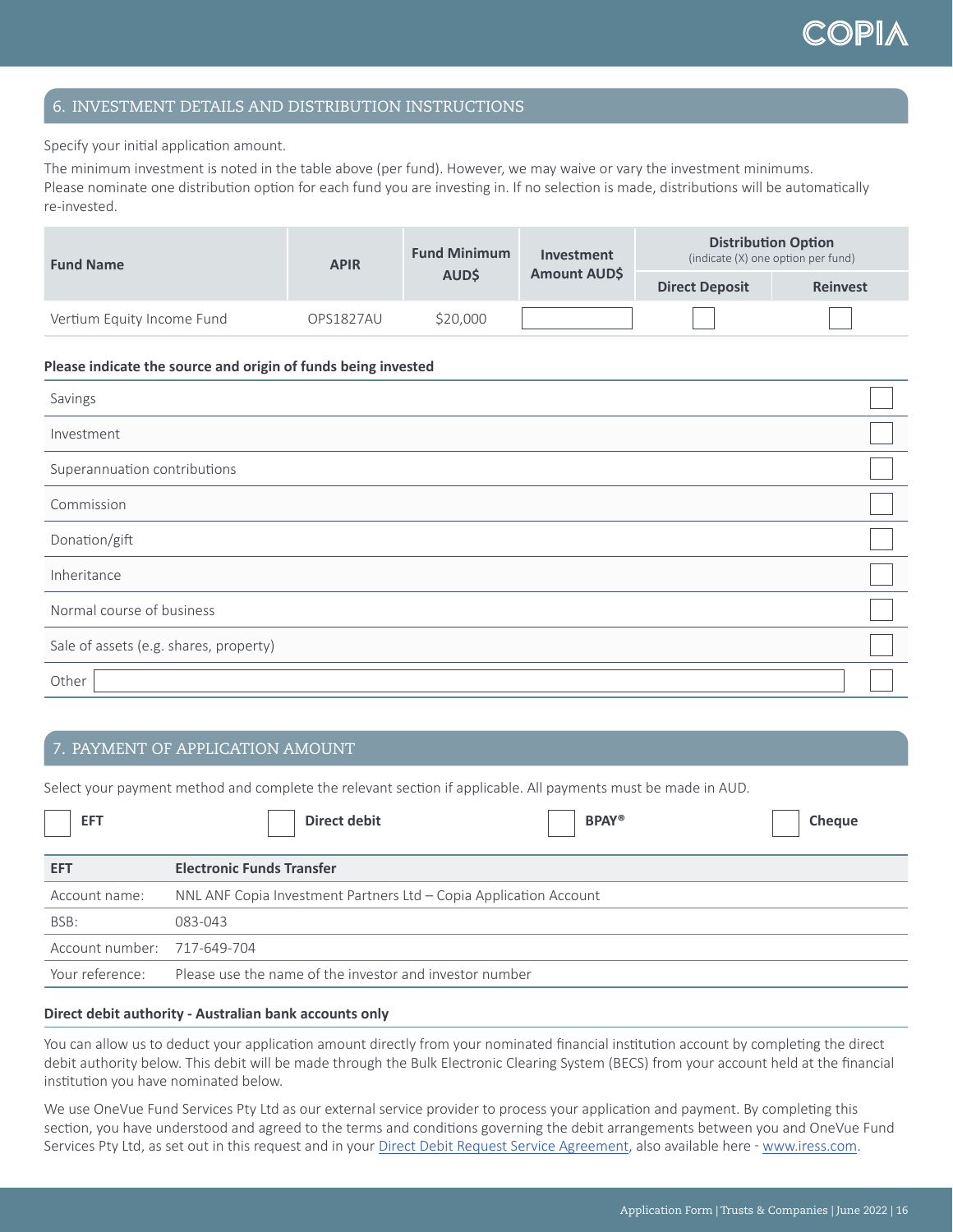| I/We request and authorise OneVue Fund Services Pty Ltd ABN 18 107 333 308 (User ID 411595) to arrange, through its own financial |
|-----------------------------------------------------------------------------------------------------------------------------------|
|                                                                                                                                   |
|                                                                                                                                   |
|                                                                                                                                   |
|                                                                                                                                   |
|                                                                                                                                   |
|                                                                                                                                   |
|                                                                                                                                   |

## **BPAY® – Telephone & internet banking**

You can make your payment using telephone or internet banking.

You will need to quote the biller code and your account number (for reference) when making this payment.

If this is a new investment, we will notify you of your account number once this is available. Please make your payment within 14 days of this notification.

Contact your bank or financial institution to make this payment from your cheque, savings, debit or transaction account.

More info [www.bpay.com.au](http://www.bpay.com.au) ®Registered to BPAY Pty Ltd ABN 69 079 137 518.

| <b>Fund name</b>           | <b>BPAY<sup>®</sup></b> details                          |
|----------------------------|----------------------------------------------------------|
| Vertium Equity Income Fund | Biller code: 339192<br>Reference number: Investor number |

#### **Cheque**

Please make your cheque payable to 'NNL ANF Copia Investment Partners Ltd – Copia Application Account'. Attach the cheque with your original application forms when posting. Please cross and write 'non-negotiable' on Australian cheques only.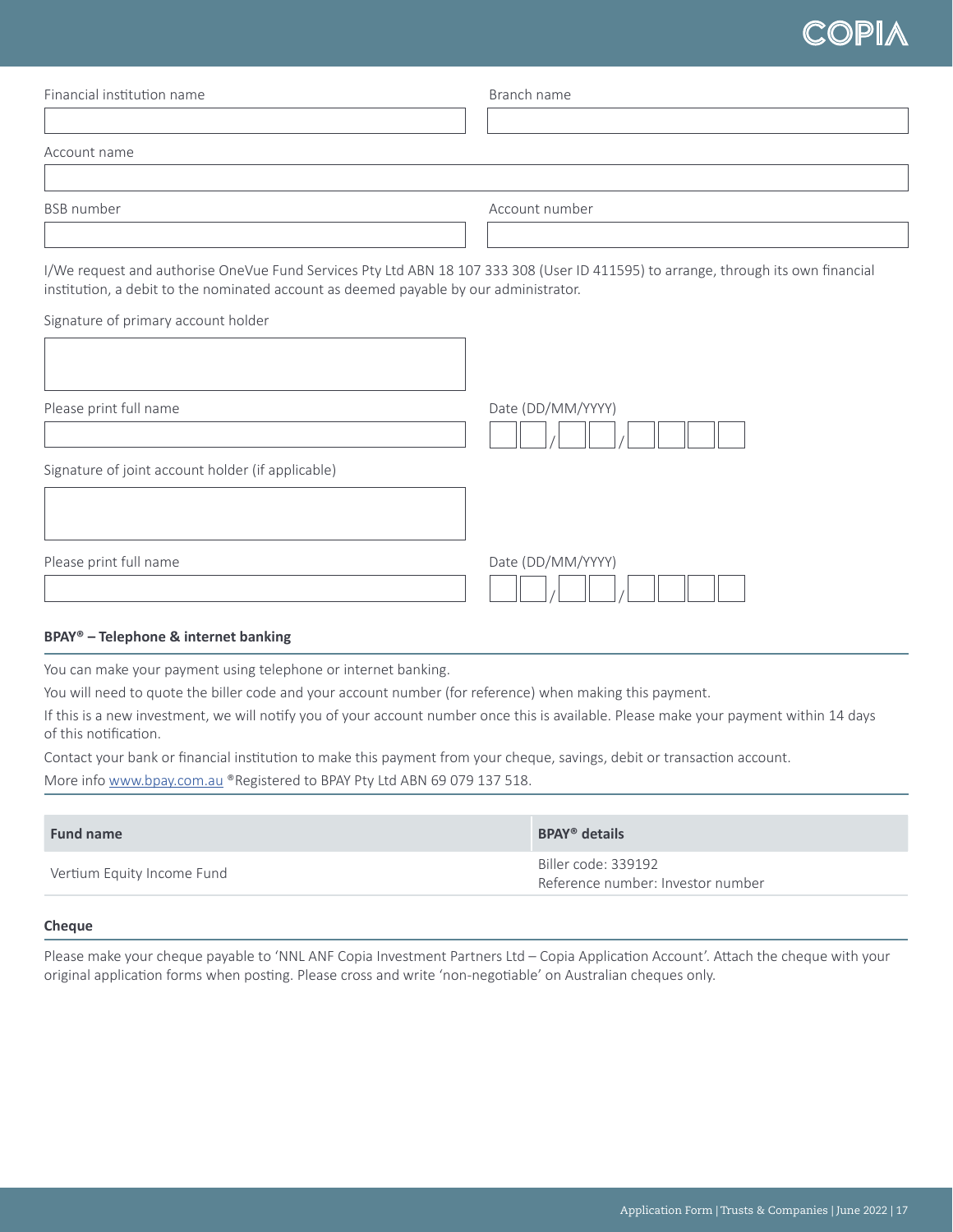## 8. FINANCIAL INSTITUTION ACCOUNT DETAILS

#### **Australian bank account details**

Please provide your bank account details if you have selected to take your distribution in cash or wish to provide these details for future redemptions. We will only pay cash proceeds to a bank account in the name(s) of the investor(s). We will not make any payments into third party bank accounts.

| Financial institution name   | Branch name                   |
|------------------------------|-------------------------------|
| Account name                 |                               |
| <b>BSB</b> number            | Account number                |
| Foreign bank account details |                               |
| Financial institution name   | Financial institution address |
| Account number               | Account name                  |
| SWIFT/BIC                    | ABA/FED(US)                   |
| IBAN (Europe)                |                               |
|                              |                               |

#### 9. COMMUNICATION

#### **Automatic online account access**

Online access enables you to view details of your investments (account balance, investment details and account statements). We will send you the necessary registration details by post once your application is processed.

You may receive market commentary, event invitations etc from us, from time to time. Please indicate if you do not wish to receive these communications.

#### **Annual & semi-annual report options**

The annual and any semi-annual financial statements of the fund are available free on our website. If you would like to receive a copy by post or email, please indicate below. (This refers to annual and semi-annual reports only. This will not affect communication instructions regarding general correspondence for your fund).

| By email |  | By post |
|----------|--|---------|
|----------|--|---------|

#### **Marketing Material**

 You may receive information from us via mail, telephone, email or other electronic messaging service relating to market commentary, services or information that may be of interest to you. By providing us with your contact details you consent to being contacted by these methods for these purposes. Please indicate if you do not wish to receive marketing information from us or any companies within our group.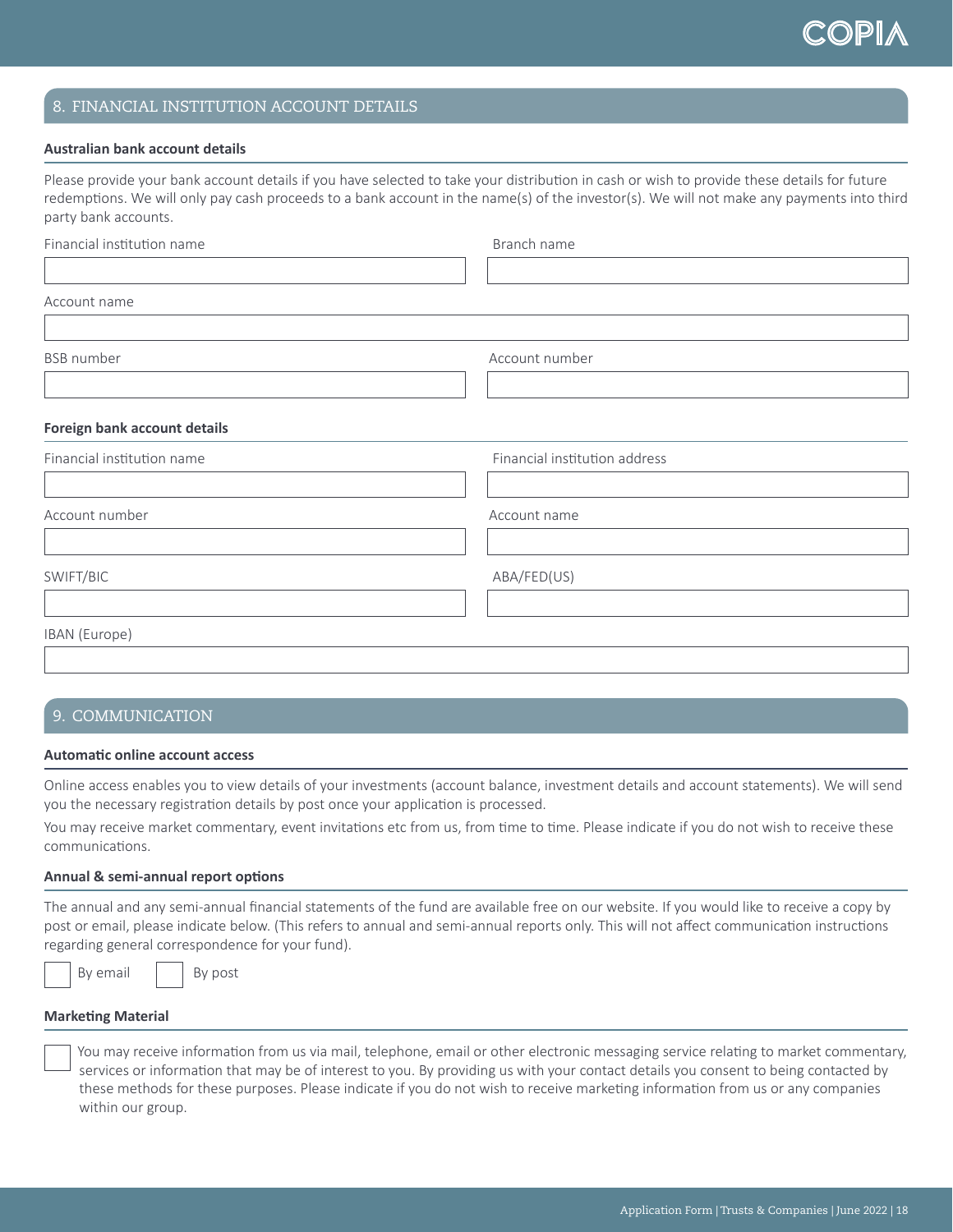### 10. FINANCIAL ADVISER DETAILS

Use this section to tell us about your financial adviser. If you change your financial adviser, it's important to let us know in a timely way. If you would like your financial adviser to receive copies of your statements by email, please enter their email address below.

**Notice to financial adviser**: by completing this section of the application form, you are confirming that you hold a current Australian Financial Services Licence (AFSL), or are otherwise authorised to advise on and arrange this product.

#### **Details**

| AFSL name                                                                                            |             | AFSL number                          |         |  |
|------------------------------------------------------------------------------------------------------|-------------|--------------------------------------|---------|--|
|                                                                                                      |             |                                      |         |  |
| Authorised representative number (if any)                                                            |             | <b>ABN</b>                           |         |  |
| <b>Address</b>                                                                                       |             |                                      |         |  |
| Postal address (if different to above) - (A PO Box/RMB/Locked Bag is not acceptable                  |             |                                      |         |  |
| Property/building name                                                                               |             |                                      |         |  |
| Street number<br>Unit                                                                                | Street name |                                      |         |  |
|                                                                                                      |             |                                      |         |  |
| Suburb                                                                                               | State       | Postcode                             | Country |  |
| Phone                                                                                                |             | Mobile                               |         |  |
|                                                                                                      |             |                                      |         |  |
| <b>Contact details</b>                                                                               |             |                                      |         |  |
| Business number (include country and area code)                                                      |             | Mobile number (include country code) |         |  |
|                                                                                                      |             |                                      |         |  |
| Adviser signature                                                                                    |             |                                      |         |  |
|                                                                                                      |             |                                      |         |  |
|                                                                                                      |             |                                      |         |  |
| Performance of investor identification & verification procedures                                     |             |                                      |         |  |
| Please indicate below whether client identification and verification procedures have been performed. |             |                                      |         |  |
| No - I have not performed the applicable customer identification procedure on this investor.         |             |                                      |         |  |
| Yes - I have completed the applicable customer identification procedure on this investor.            |             |                                      |         |  |
| <b>Financial adviser declaration</b>                                                                 |             |                                      |         |  |

**Notice to financial adviser**: please note that reliance on the KYC performed by the financial advisor is only acceptable if all the criteria below is met.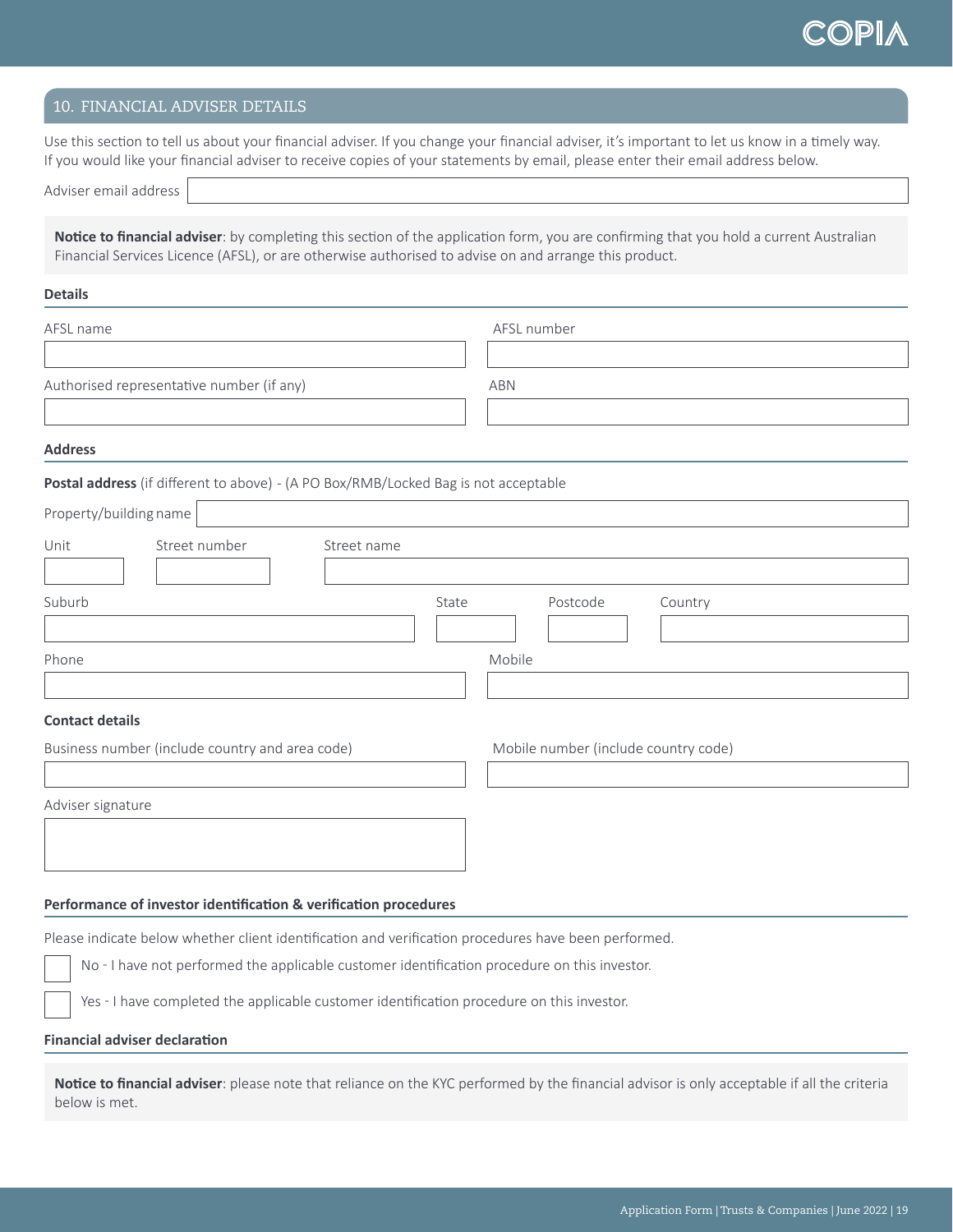|  | I hold an AFSL in my own name or have been appointed as an authorised representative by the licensee. |  |  |  |
|--|-------------------------------------------------------------------------------------------------------|--|--|--|
|--|-------------------------------------------------------------------------------------------------------|--|--|--|

I am a reporting entity for AML/CTF purposes.

The issuer has reasonable grounds to believe that it is appropriate to rely on the KYC procedure I have undertaken.

I have attached the KYC documents to this form.

| AFSL full legal entity name | AFSL number |
|-----------------------------|-------------|
| Please print full name      |             |
|                             |             |

Signature

## 11. AGENT ACTING UNDER POWER OF ATTORNEYR

Please complete this section if you wish to appoint an individual or individuals to act on your behalf in relation to your investment in the fund.

### 11.1 Agent details

## **Agent 1**

| . .o- -           |                                                        |                      |
|-------------------|--------------------------------------------------------|----------------------|
| Title             | Given name(s)                                          | Surname              |
|                   |                                                        |                      |
|                   | Name of company by whom the agent is employed (if any) | Agent's phone number |
| Email             |                                                        |                      |
| Agent's signature |                                                        |                      |
| <b>Agent 2</b>    |                                                        |                      |
| Title             | Given name(s)                                          | Surname              |
|                   |                                                        |                      |
|                   | Name of company by whom the agent is employed (if any) | Agent's phone number |
|                   |                                                        |                      |
| Agent's signature |                                                        |                      |
|                   |                                                        |                      |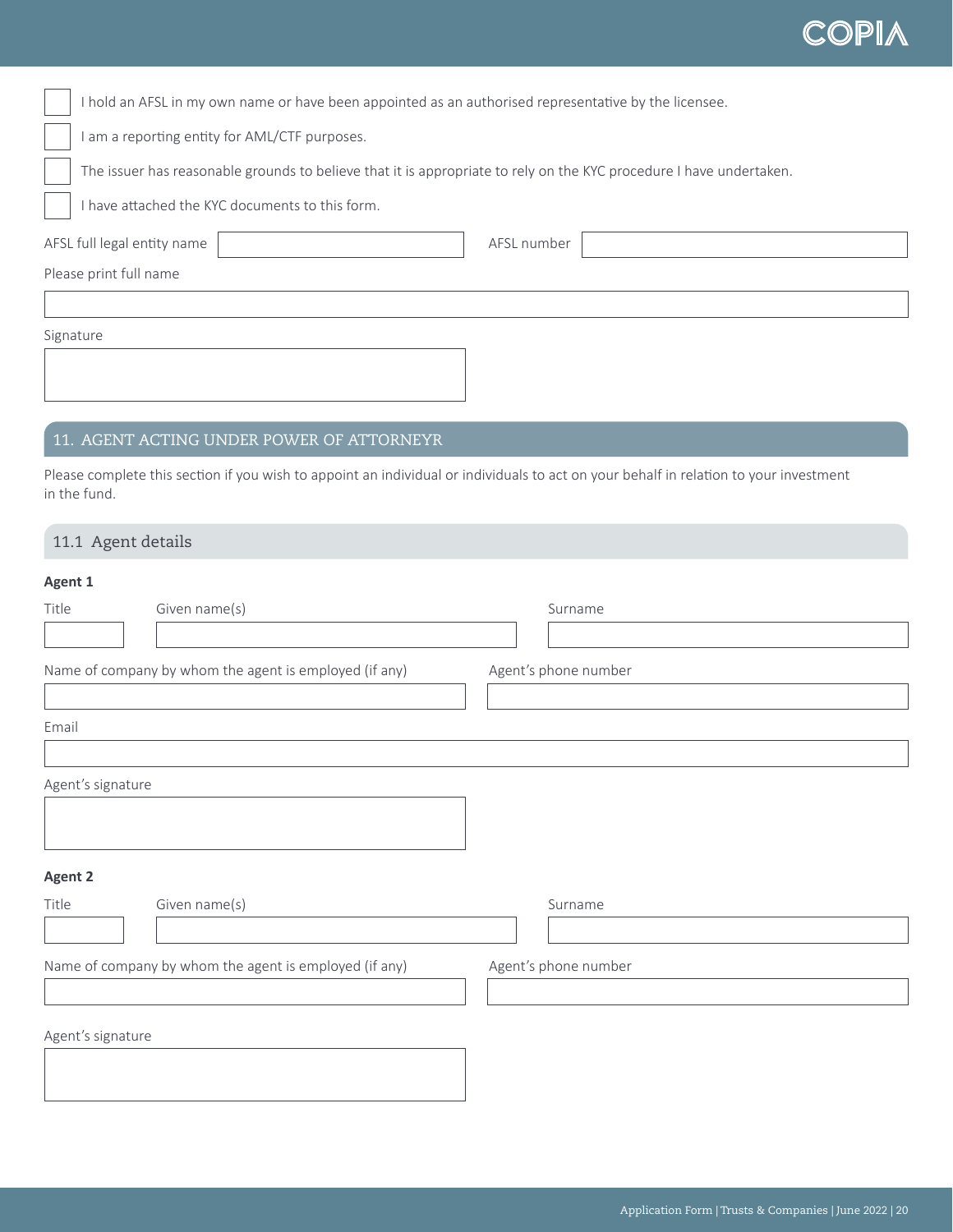## 11.2 How agents may act in relation to the account?

#### **Please tick as applicable**

Each agent listed above may provide instructions in relation to the investment individually without the consent of the other

All agents must act jointly to provide instructions in relation to the investment

Other arrangement – please provide details below

## 11.3 Verification procedure for agents who are individuals

**For each agent, please provide verification documents in accordance with the verification procedure in section 5. In addition, please provide evidence of each agent's authority to act on behalf of the investor. Please tick the document(s) you have provided.** 

| A certified copy of a power of attorney                                                                 |  |
|---------------------------------------------------------------------------------------------------------|--|
| A certified copy of a will, a death certificate and probate or letters of administration                |  |
| A certified copy of ID as per section 5                                                                 |  |
| A certified copy of a guardianship order                                                                |  |
| Other arrangement - please provide details below                                                        |  |
| Please tick to confirm that the document authorising each agent is still valid and has not been revoked |  |

### 12. TAX INFORMATION - GLOBAL TAX REPORTING REQUIREMENTS (CRS/FATCA)

#### **Why you need to complete this section?**

The Foreign Account Tax Compliance Act (FATCA) and Common Reporting Standard (CRS) are regulatory requirements that aim to deter tax evasion by US and other foreign taxpayers. The Australian and a number of other foreign Governments have an agreement which requires us to obtain certain information from investors, including taxation information. You may be liable to a penalty if you provide information that is false or misleading in a material particular. We may decide not to open an account without first receiving the required information. For more information, visit [www.ato.gov.au](http://www.ato.gov.au).

If you are unsure of any of the answers, please contact a legal or accounting professional.

#### **HELP**

Tell me about tax residence

You can be a resident of more than one country for tax purposes. Whether you are tax resident of a particular country for tax purposes is often based on the amount of time you spend in a country and the location of your residence and/or place of work. If you pay tax or have a tax liability somewhere, you are probably a tax resident there. Dual citizenship often brings dual tax residency. It depends on the country. For the US, tax residency can be as a result of citizenship or residency for tax purposes.

If you're unsure, ask someone who knows, usually your accountant.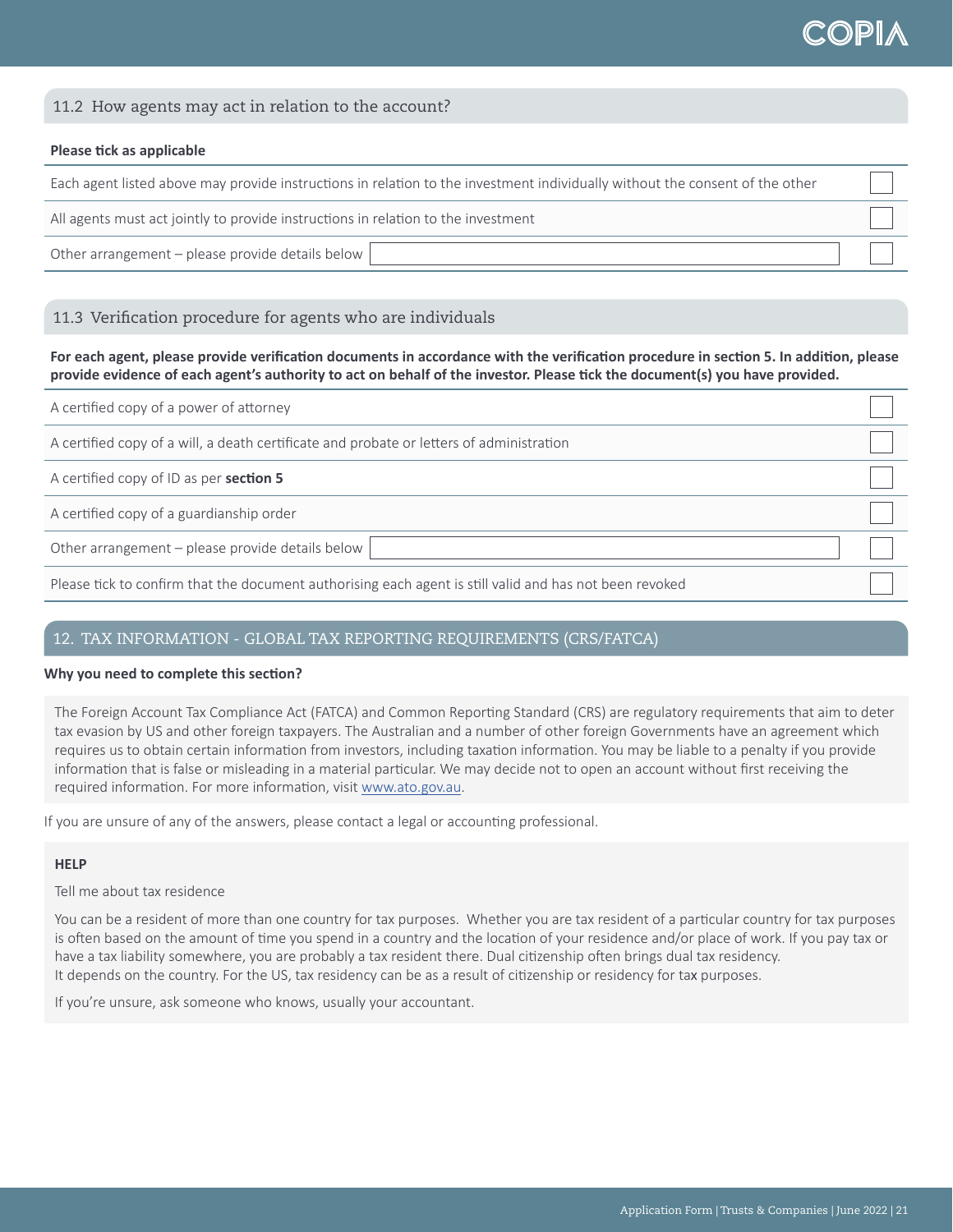### 12.1 Companies and non-superannuation trusts

#### **12.1.1 Are you a specified US person for tax purposes?**

| No                           |
|------------------------------|
| Yes-please tell us your TIN. |
|                              |

#### **12.1.2 Are you a resident of any other country for tax purposes? Other than the US or Australia.**

Yes - please tell us which ones, using the following table.

## **HELP**

#### **No TIN? Reasons we accept are:**

Reason A: The country of tax residency does not issue TINs to its tax residents Reason B: The entity/individual has not been issued with a TIN Reason C: The country of tax residency does not require the TIN to be disclosed

|   | Country or jurisdiction of tax residency | <b>TIN</b> | No TIN? Which reason? If Reason B has been<br>selected please provide an explanation. See above<br>HELP box. |
|---|------------------------------------------|------------|--------------------------------------------------------------------------------------------------------------|
|   |                                          |            |                                                                                                              |
|   |                                          |            |                                                                                                              |
|   |                                          |            |                                                                                                              |
| 4 |                                          |            |                                                                                                              |

#### **12.1.3 Are you a financial institution?**

Be careful- financial Institution is broadly defined - see HELP box below.

Yes - please tell us your **GIIN\*** - see HELP box below.

#### **HELP**

No

### **What is a Financial Institution?**

For further details about a Financial Institution, please refer to the ATO's AEOI Guidance - [https://www.ato.gov.au/general/](https://www.ato.gov.au/general/international-tax-agreements/in-detail/international-arrangements/automatic-exchange-of-information---crs-and-fatca/?page=2#2_Financial_institutions) [international-tax-agreements/in-detail/international-arrangements/automatic-exchange-of-information---crs-and-fatca/?page=2#2\\_](https://www.ato.gov.au/general/international-tax-agreements/in-detail/international-arrangements/automatic-exchange-of-information---crs-and-fatca/?page=2#2_Financial_institutions) Financial institutions.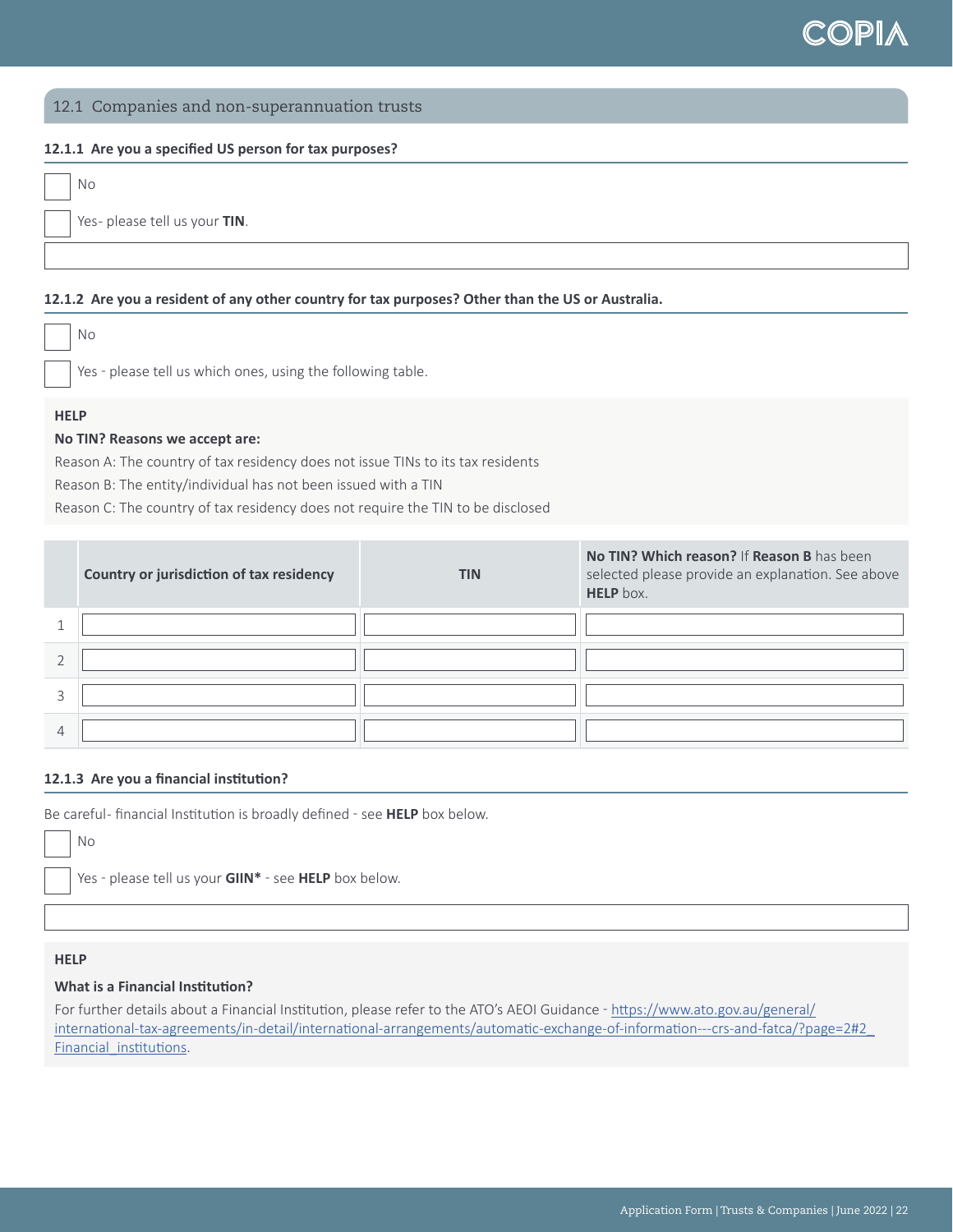#### **HELP**

#### **What is a GIIN?**

This stands for Global Intermediary Identification Number. GIINs are 19 digits long, issued by US tax authorities (the IRS) to non US financial institutions and sponsoring entities for purposes of identifying their registration with the IRS under US tax laws (called FATCA).

For further details about the GIIN please refer to the IRS GIIN Composition Information -Please refer to <https://www.irs.gov/businesses/corporations/fatca-registration-and-ffi-list-giin-composition-information>.

| Exempted financial institution                |  |
|-----------------------------------------------|--|
| Deemed compliant financial institution        |  |
| Exempt beneficial owner                       |  |
| Normal course of business                     |  |
| Non-participating financial institution       |  |
| Non-reporting IGA financial institution       |  |
| Sponsored financial institution-their GIIN is |  |
| Other                                         |  |

## **Where to now?**

I ticked **yes** and completed my GIIN - go to 12.1.4.

I ticked **yes** and I am a Managed Investment Entity in a non-CRS participating jurisdiction � If no, proceed to question **12.1.4**.

I ticked **yes** but did not write a GIIN - tell us below why you did not write a GIIN - then go to 12.1.4.

#### **12.1.4 Are you a public company listed on a stock exchange or a related entity of a publicly listed company or a governmental entity?**

No

Yes � go to **13** and **14**.

## **12.1.5 Are you active or passive?**

I am an 'active' non financial entity. Please tell us what type of active NFE you are below - then go to section **13** and **14**.

I am a 'passive' non financial entity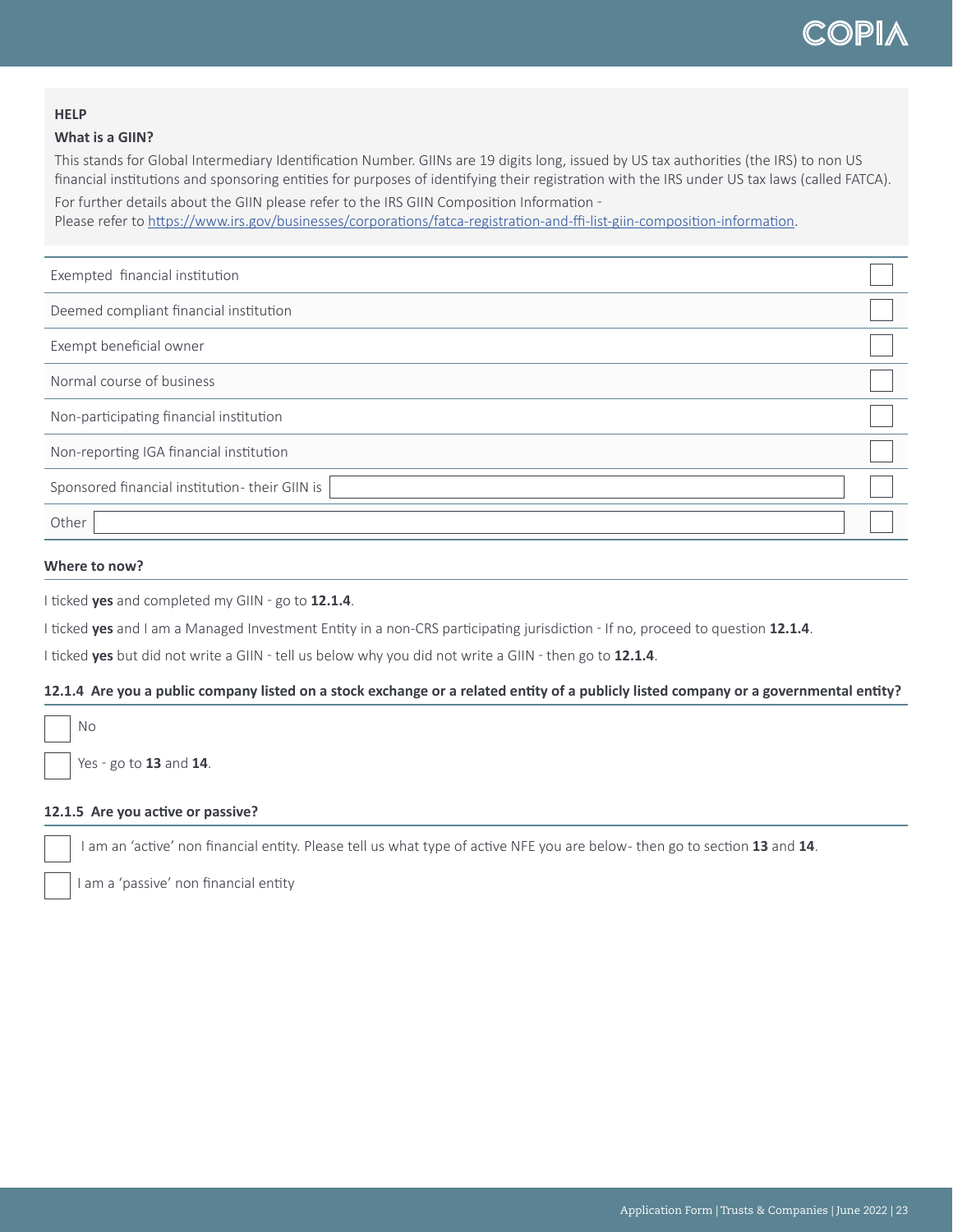#### **HELP**

## **What is active and passive?**

A non-financial entity (NFE) is any entity that is not a financial institution as defined above.

You will be a passive NFE if you are not an active NFE.

Generally, you will be an active NFE if:



your stock (or a related entity's stock) is regularly traded on established securities market less than 50% of your gross income for the previous reporting period was passive income and less than 50% of your assets during that period produce or were held to produce passive income.

you are a Governmental entity, an international organisation, a central bank or an entity wholly owned by one of the above.

you are exempt from income tax in your residential jurisdiction and were established and operated exclusively for religious, charitable, scientific, artistic, athletic or educational purposes and meet certain other specific criteria.

you have not been a financial institution in the past five years and are in the process of liquidating your assets or reorganising with the intent to recommence operations other than as a financial institution.

If you are unsure whether you are an active or passive NFE, please get advice.

#### **12.1.6 Do you have any controlling persons who are resident of another country or jurisdiction of tax residency for tax purposes?**

I am passive, and **yes** I do have controlling persons who are resident another country or jurisdiction of tax residency for tax purposes.

Complete the **controlling persons details** in the table below � then go to **section 13** and **14**. If there is not enough room in the table, please copy the page and attach it to your completed form.

 I am passive, but no I do not have controlling persons who are resident of another country or jurisdiction of tax residency for tax purposes.

It would be unusual to think of no-one. Please read the **HELP** box. If you are sure � go to **section 14**.

### **HELP**

#### **Controlling persons**

Controlling persons are natural persons who exercise control over an entity.

For trusts, the settlor(s), the trustee(s), the protector(s) (if any), and the beneficiary(ies) or class(es) of beneficiaries, must always be treated as Controlling Persons of a trust, regardless of whether or not any of them exercises control over the trust for FATCA/CRS purposes.

For companies, controlling persons generally include any person who holds (directly or indirectly) more than 25% of the shares in the company and any person who has the power to influence decisions about the company's financial and operating policies, such as senior managing officials or directors.

#### **Controlling person 1**

| Title                      | Given name(s)              |                           |       | Surname  |         |
|----------------------------|----------------------------|---------------------------|-------|----------|---------|
|                            |                            |                           |       |          |         |
| Date of birth (DD/MM/YYYY) |                            | City and country of birth |       |          |         |
|                            | <b>Residential address</b> |                           |       |          |         |
| Unit                       | Street number              | Street name               |       |          |         |
| Suburb                     |                            |                           | State | Postcode | Country |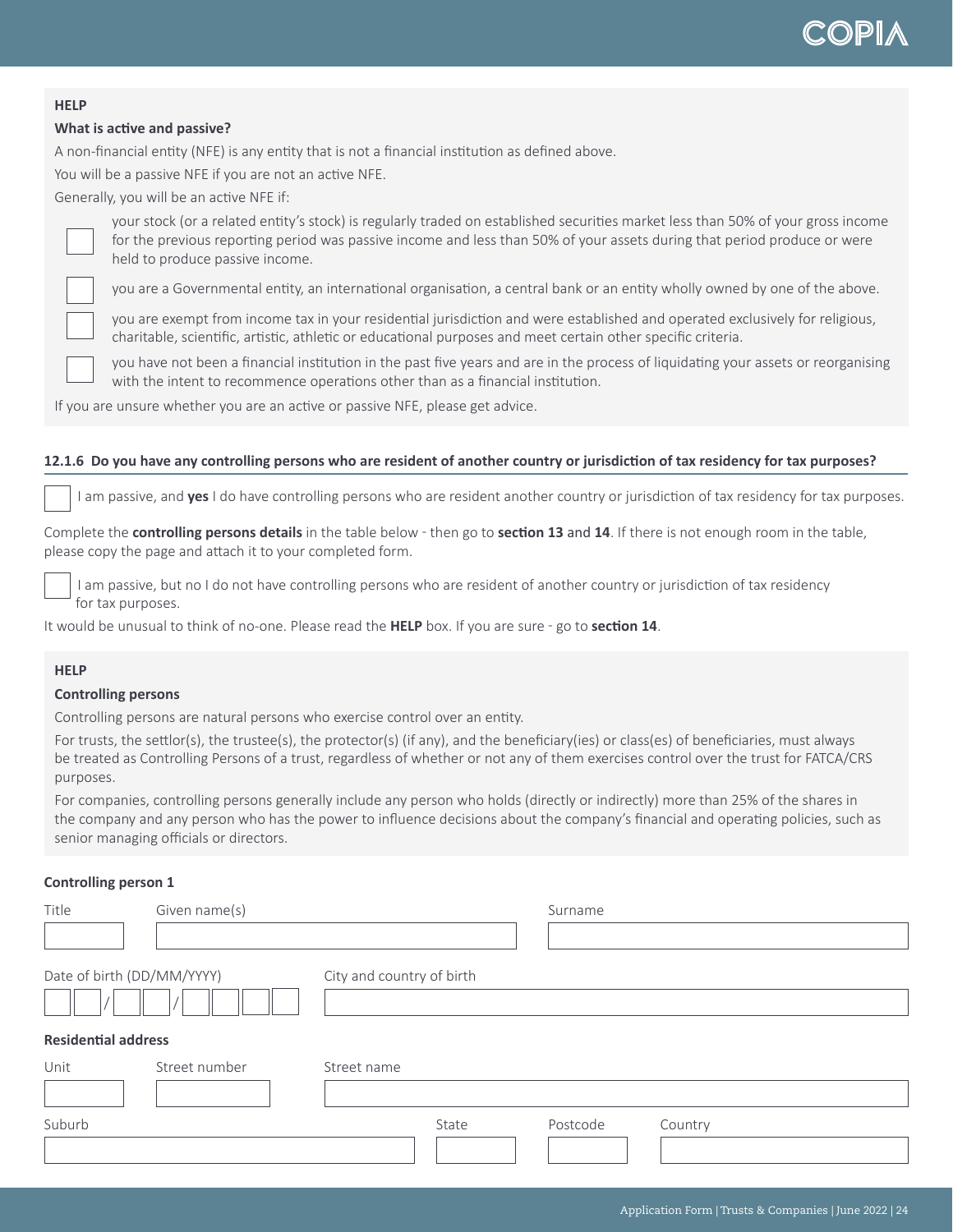|   | Country or jurisdiction of tax residency | <b>TIN</b> | No TIN? Which reason? If Reason B has been<br>selected please provide an explanation. See 12.1.2<br><b>HELP</b> box. |
|---|------------------------------------------|------------|----------------------------------------------------------------------------------------------------------------------|
|   |                                          |            |                                                                                                                      |
|   |                                          |            |                                                                                                                      |
|   |                                          |            |                                                                                                                      |
| 4 |                                          |            |                                                                                                                      |

## **Controlling person 2**

| Title                                                   | Given name(s)                                           |            | Surname                                                                                                       |  |
|---------------------------------------------------------|---------------------------------------------------------|------------|---------------------------------------------------------------------------------------------------------------|--|
|                                                         |                                                         |            |                                                                                                               |  |
|                                                         | Date of birth (DD/MM/YYYY)<br>City and country of birth |            |                                                                                                               |  |
|                                                         | <b>Residential address</b>                              |            |                                                                                                               |  |
| Unit                                                    | Street number<br>Street name                            |            |                                                                                                               |  |
|                                                         |                                                         |            |                                                                                                               |  |
| Suburb                                                  |                                                         | State      | Postcode<br>Country                                                                                           |  |
|                                                         |                                                         |            |                                                                                                               |  |
|                                                         | Country or jurisdiction of tax residency                | <b>TIN</b> | No TIN? Which reason? If Reason B has been<br>selected please provide an explanation. See 12.1.2<br>HELP box. |  |
| $\mathbf{1}$                                            |                                                         |            |                                                                                                               |  |
| $\overline{2}$                                          |                                                         |            |                                                                                                               |  |
| 3                                                       |                                                         |            |                                                                                                               |  |
| $\overline{4}$                                          |                                                         |            |                                                                                                               |  |
|                                                         |                                                         |            |                                                                                                               |  |
| Title                                                   | <b>Controlling person 3</b><br>Given name(s)            |            | Surname                                                                                                       |  |
|                                                         |                                                         |            |                                                                                                               |  |
| Date of birth (DD/MM/YYYY)<br>City and country of birth |                                                         |            |                                                                                                               |  |
|                                                         |                                                         |            |                                                                                                               |  |
|                                                         | <b>Residential address</b>                              |            |                                                                                                               |  |
| Unit                                                    | Street number<br>Street name                            |            |                                                                                                               |  |
|                                                         |                                                         |            |                                                                                                               |  |
| Suburb                                                  |                                                         | State      | Postcode<br>Country                                                                                           |  |
|                                                         |                                                         |            |                                                                                                               |  |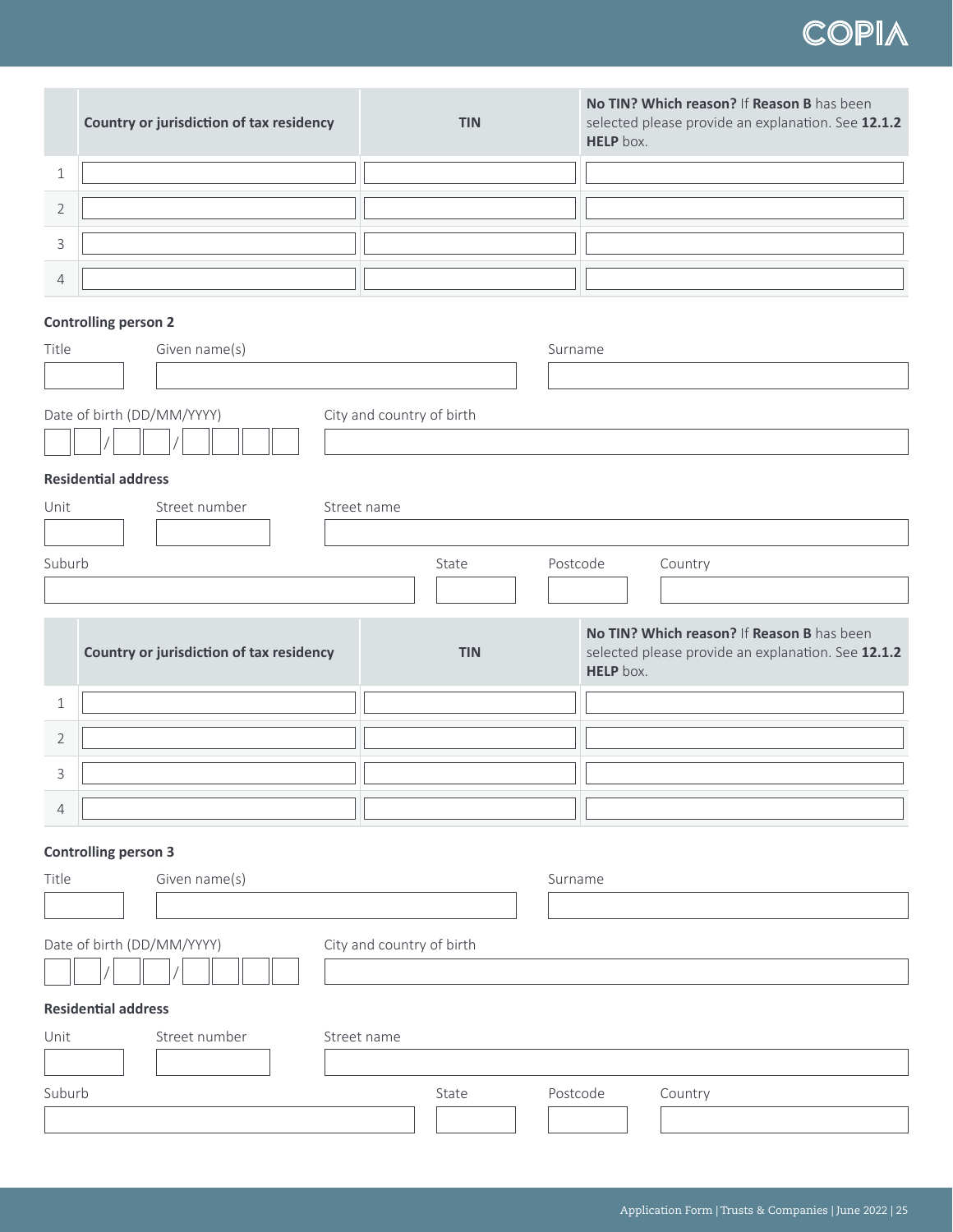| Country or jurisdiction of tax residency | <b>TIN</b> | No TIN? Which reason? If Reason B has been<br>selected please provide an explanation. See 12.1.2<br>HELP box. |
|------------------------------------------|------------|---------------------------------------------------------------------------------------------------------------|
|                                          |            |                                                                                                               |
|                                          |            |                                                                                                               |
|                                          |            |                                                                                                               |
|                                          |            |                                                                                                               |

## **Controlling person 4**

| Title          | Given name(s)                            |                           | Surname                                                                                                       |
|----------------|------------------------------------------|---------------------------|---------------------------------------------------------------------------------------------------------------|
|                |                                          |                           |                                                                                                               |
|                | Date of birth (DD/MM/YYYY)               | City and country of birth |                                                                                                               |
|                | <b>Residential address</b>               |                           |                                                                                                               |
| Unit           | Street number                            | Street name               |                                                                                                               |
|                |                                          |                           |                                                                                                               |
|                | Suburb<br>Postcode<br>State<br>Country   |                           |                                                                                                               |
|                |                                          |                           |                                                                                                               |
|                |                                          |                           |                                                                                                               |
|                | Country or jurisdiction of tax residency | <b>TIN</b>                | No TIN? Which reason? If Reason B has been<br>selected please provide an explanation. See 12.1.2<br>HELP box. |
| $\mathbf{1}$   |                                          |                           |                                                                                                               |
| $\overline{2}$ |                                          |                           |                                                                                                               |
| 3              |                                          |                           |                                                                                                               |
| $\overline{4}$ |                                          |                           |                                                                                                               |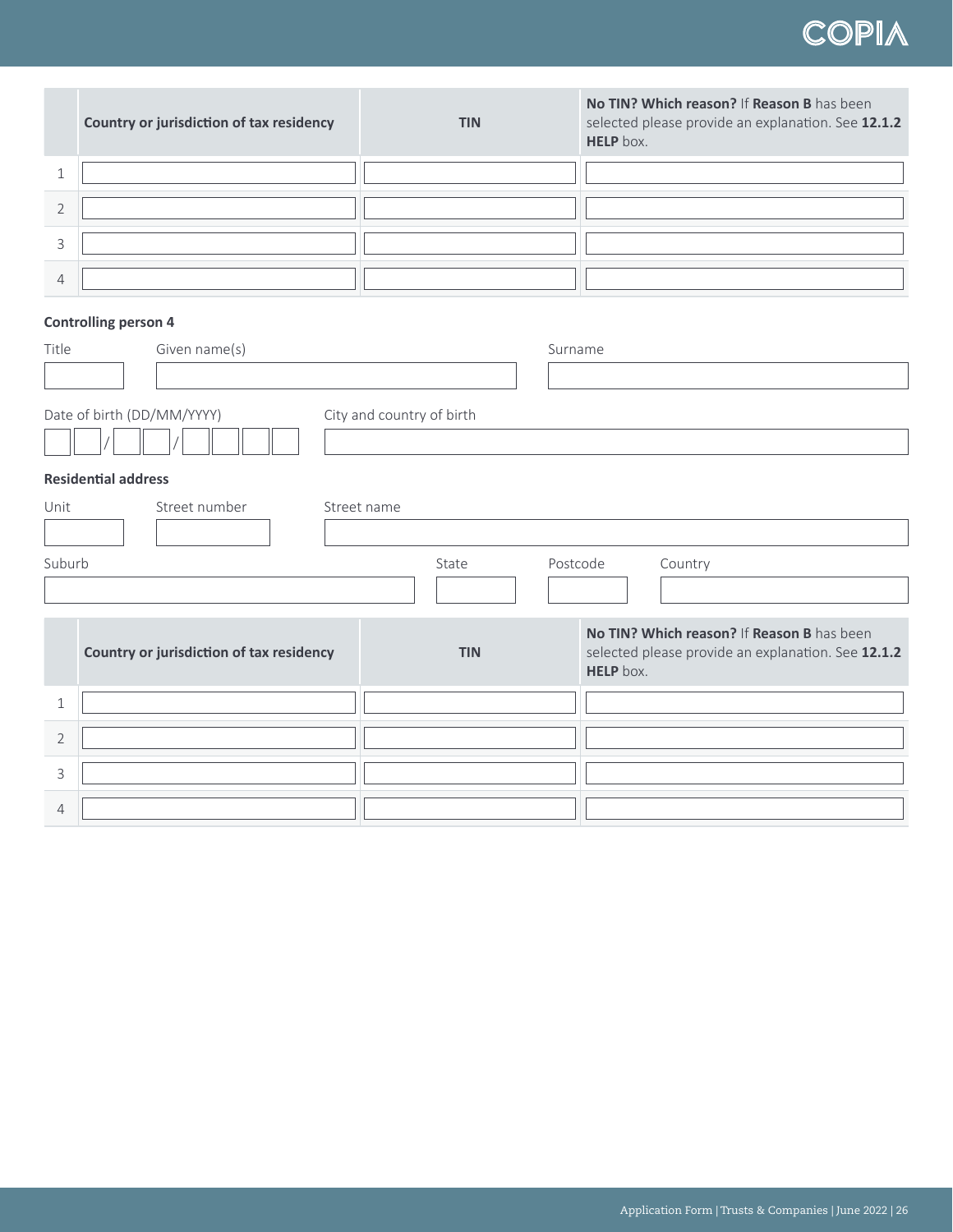## 13. DECLARATIONS & ACKNOWLEDGMENTS

Please read the declarations below before signing this form. The required signature(s) are detailed at the bottom of this form. When you apply to invest, you (the applicant) are telling us:

- to the best of your knowledge, all details in this application (including all related documents provided) are true, correct and complete
- y you have received, read and understood the current PDS. You agree to be bound by the constitution of the fund, the PDS as supplemented, replaced or re-issued from time to time
- you are not bankrupt or a minor, and are authorised to sign this form
- you have received and accepted this offer in Australia
- y you have read and understood the information relating to privacy in the PDS
- y I consent to the issuer disclosing my personal information to any issuer's service providers, in relation to any identification and verification that the issuer is required to undertake on me, as required under the AML/CTF Act. This shall include any information:
	- о required by any third party document verification service provider, and/or
	- о provided to any third party document verification service provider.

By applying to invest you also acknowledge that:

- monies deposited are not associated with crime, money laundering and/or financing terrorism. We may decide to delay or refuse any request or transaction, including by suspending the issue or redemption of units. If we are concerned that the request or transaction may breach any obligation of, or cause us to commit or participate in an offence under any AML/CTF and Sanctions Law and FATCA/ CRS obligations, we will incur no liability to you if we do so
- we may take other action we reasonably believe is necessary to comply with AML/CTF and Sanctions Law and FATCA/CRS obligations, including disclosing any information held about you to any of our related bodies corporate or service providers whether in Australia or outside Australia, or to any relevant Australian or foreign regulator, and
- we collect additional information about you from time to time, from you or from third parties, for the purposes of satisfying AML/CTF and Sanctions Law and FATCA/CRS obligations, and that any such information may be used and disclosed as described in the Copia Investment Partners privacy policy available online at [https://www.copiapartners.com.au/privacy-policy/](https://www.copiapartners.com.au/privacy-policy/ ) or by contacting us.

#### **Important information**

- nothing in this form is advice and 'help' is general guidance only. Seek professional advise to be sure of your answers.
- it is a condition of investing that you keep your details (including tax detail) with us, up to date. We recommend that you review this tax information form at the end of the financial year and update your details if required. You must contact us when you learn new things about the matters in this form. Failing to update us can have tax and other consequences. You can update us by requesting and completing this form and emailing, faxing or posting it to our Administrator.

By completing and signing this form:

- you represent having read and understood this form
- you represent this form is complete and accurate
- if you have applied for but not received your TIN or GIIN, you undertake to inform us within 30 days of receiving it
- y you undertake that if information in this form changes, you will tell us within 30 days
- you declare that to the best of my knowledge and belief the information provided in the Global Tax Reporting section is true and correct
- y you agree to notify Copia Investment Partners of any changes to my tax residency or that of any beneficial owners or controlling person.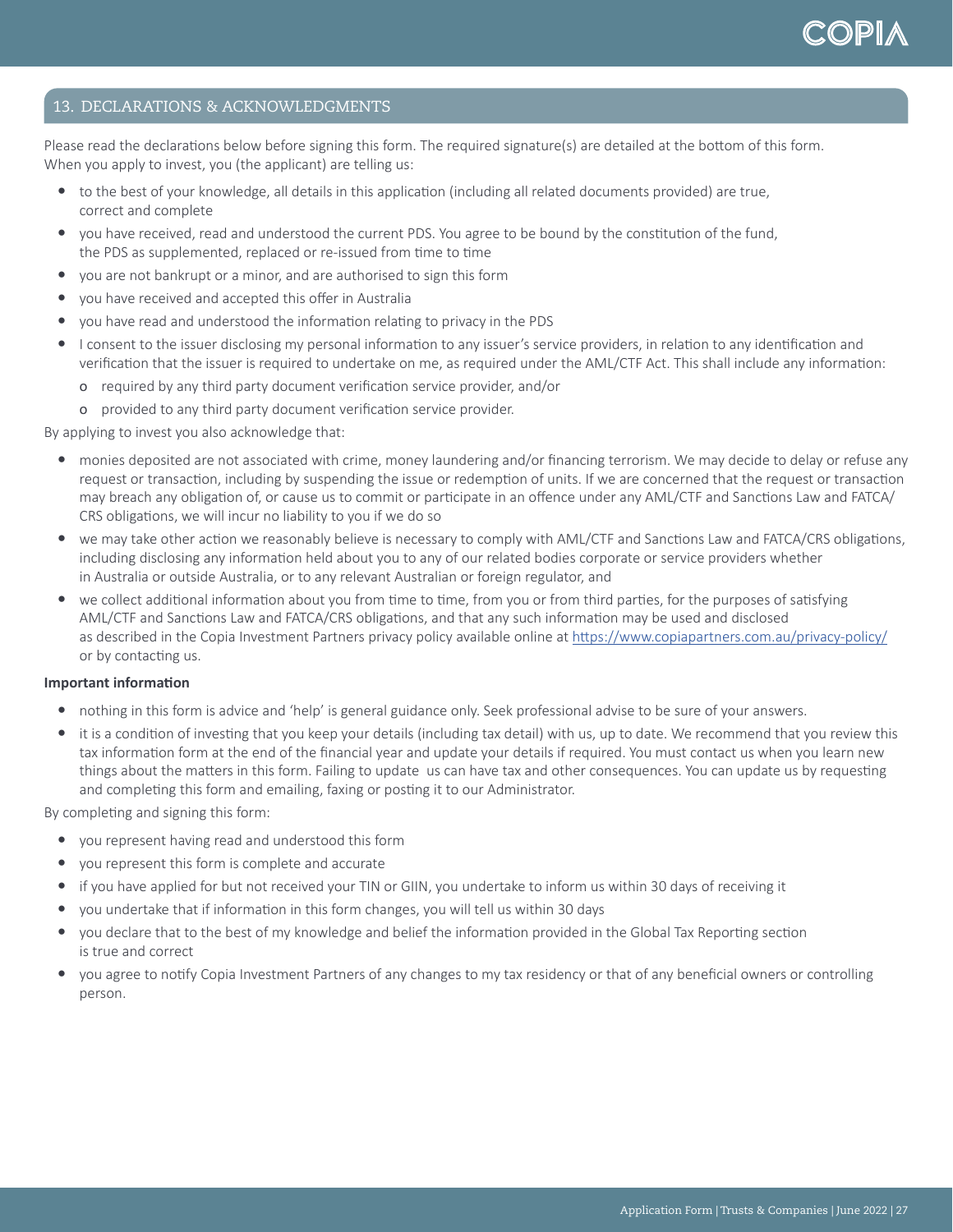## 14. SIGNATURE(S)

A certified copy of the power of attorney must be attached. For an Australian corporate trustee we require the signature(s) of either a sole director, or two directors, or one director and the company secretary.

| Signature 1          | <b>Signature 2</b>   |  |  |
|----------------------|----------------------|--|--|
|                      |                      |  |  |
| Date (DD/MM/YY)      | Date (DD/MM/YY)      |  |  |
| Full name            | Full name            |  |  |
|                      |                      |  |  |
| Capacity             | Capacity             |  |  |
| Director             | Director             |  |  |
| Company Secretary    | Company Secretary    |  |  |
| Trustee (individual) | Trustee (individual) |  |  |
|                      |                      |  |  |

#### **If signed under Power of Attorney**

Attorneys must attach a certified copy of the Power of Attorney. The Attorney hereby certifies that he/she has not received notice of any limitation or revocation of his/her Power of Attorney and is also authorised to sign this form. Power of Attorney documents cannot be accepted by fax or email.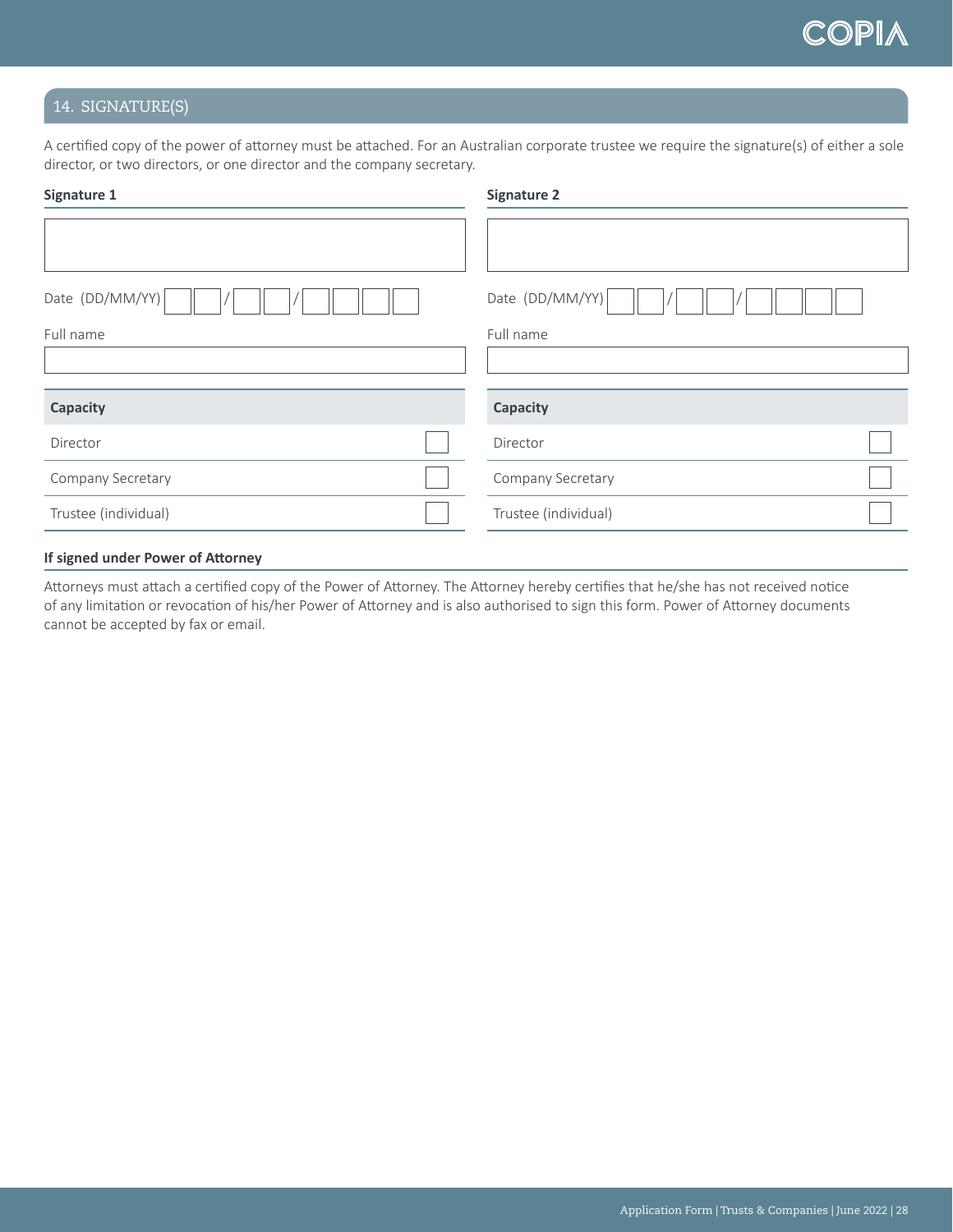## FAQ

| What should a trust deed<br>extract include?      | An extract of the trust deed should include the following information:<br>• the full name (if any) of the trust;<br>the full name of the trustee(s), and<br>$\bullet$<br>the full name of the settlor of the trust.<br>$\bullet$                                                                                                                                                                                                                                                                                                                                                                                                                                                                                                                                                                                                                                                                                   |
|---------------------------------------------------|--------------------------------------------------------------------------------------------------------------------------------------------------------------------------------------------------------------------------------------------------------------------------------------------------------------------------------------------------------------------------------------------------------------------------------------------------------------------------------------------------------------------------------------------------------------------------------------------------------------------------------------------------------------------------------------------------------------------------------------------------------------------------------------------------------------------------------------------------------------------------------------------------------------------|
| Who is a senior managing<br>official'?            | A senior managing official is an individual who makes, or participates in making, decisions that affect the whole, or a substantial part of the<br>company, or that may significantly affect the company's financial standing.                                                                                                                                                                                                                                                                                                                                                                                                                                                                                                                                                                                                                                                                                     |
| Who is a 'beneficial<br>owner'?                   | A beneficial owner is an individual who ultimately owns (directly or indirectly) 25% or more of the customer, or controls (directly or<br>indirectly) the Customer. Control includes control as a result of, or by means of, trusts, agreements, arrangements, understandings and<br>practices, whether or not having legal or equitable force and whether or not based on legal or equitable rights, and includes exercising<br>control through the capacity to determine decisions about financial and operating policies.                                                                                                                                                                                                                                                                                                                                                                                       |
|                                                   | Information that may assist you in determining your beneficial owner includes (as relevant):<br>• a certificate of incorporation of a company with ASIC/and or an annual statement including the amendments submitted to ASIC<br>a trust deed<br>٠<br>a partnership agreement<br>the constitution and/or certificate of information for an incorporated association, or<br>the constitution of a registered co-operative.<br>$\bullet$                                                                                                                                                                                                                                                                                                                                                                                                                                                                             |
| Determining the<br>beneficial owner<br>of a trust | A beneficial owner of a trust may include:<br>• any individual shareholder who holds the legal title to 25% or more of the issued shares in the trustee;<br>directors of the trustee (if they own or control the trustee)<br>$\bullet$<br>company secretary of the trustee (if they own or control the trustee), and/or<br>$\bullet$<br>• any other individual who has the power to appoint or remove the trustee as the trustee of the trust.<br>For a nominee that has been appointed by a related body corporate to hold interests in the fund on trust, the nominee agreement may<br>specify the beneficial owner. This may be (but is not necessarily) the person that appointed the nominee.<br>For a foreign company making an investment as a custodian under a single trust with multiple beneficiaries, the trust document under<br>which the custodian is appointed may specify the beneficial owner/s. |
|                                                   | For a foreign company making an investment acting as a custodian for multiple trusts with multiple underlying investors, each trust<br>document with each underlying investor may specify the beneficial owner/s.                                                                                                                                                                                                                                                                                                                                                                                                                                                                                                                                                                                                                                                                                                  |
| <b>Guidance on types</b><br>of trusts             | You will be the trustee of a trust if you are an individual or a company that will hold interests in the fund on trust for another person or<br>persons (known as the beneficiary). It is important to carefully consider who is the beneficiary of the trust for which you are the trustee,<br>keeping in mind that the beneficiary may hold its interest on trust for someone else (i.e. there may be layers of trust relationships down<br>to the underlying investor).                                                                                                                                                                                                                                                                                                                                                                                                                                         |
|                                                   | Trustees may include:<br>• Trustees of a managed investment scheme: Managed investment schemes are a type of trust. The trustee of<br>a managed investment scheme is generally a company. If the managed investment scheme is registered with ASIC,                                                                                                                                                                                                                                                                                                                                                                                                                                                                                                                                                                                                                                                                |
|                                                   | the trustee is known as the responsible entity.<br><b>Custodians or nominees</b> : These are companies that provide custodial or depository services. In the context of managed<br>investment schemes, custodians or nominees may hold interests on trust for the responsible entity of the scheme. The<br>responsible entity for the scheme then holds interests on trust for the investors in that scheme. In the context of margin lending,<br>a nominee may hold interests on trust for the borrower who has borrowed money from the margin lender.                                                                                                                                                                                                                                                                                                                                                            |
|                                                   | Trustees of self - managed super funds: SMSFs are a type of trust. The trustee of an SMSF may be a company or two to six<br>٠<br>individuals. If the trustee is a company, there can be one to six members (or beneficiaries) of the SMSF and each member of the<br>SMSF must be a director of the company trustee. If the trustees are individuals, there can be two to six members (or beneficiaries)<br>of the SMSF and each of those members must be a trustee.                                                                                                                                                                                                                                                                                                                                                                                                                                                |
|                                                   | Trustees of retail super funds: Retail super funds are a type of trust. The trustee of a retail super fund is a company.<br>$\bullet$                                                                                                                                                                                                                                                                                                                                                                                                                                                                                                                                                                                                                                                                                                                                                                              |
|                                                   | • Trustees of family trusts: The trustee of a family trust may be one ore more individuals or a company or other type of entity. The<br>trustee holds money or property for the beneficiaries of the family trust.                                                                                                                                                                                                                                                                                                                                                                                                                                                                                                                                                                                                                                                                                                 |
|                                                   | <b>Trustees of charitable trusts</b> : Some charities are structured as trusts. Trustees of charitable trusts are commonly individuals (for<br>example, a board of trustees) or a company. Other charities may be structured as companies or associations.                                                                                                                                                                                                                                                                                                                                                                                                                                                                                                                                                                                                                                                         |
|                                                   | • Trustees of deceased estates and testamentary trusts: Testamentary trusts are discretionary trusts established in wills, that allow<br>the trustees of each trust to decide, from time to time, which of the nominated beneficiaries (if any) may receive the benefit of<br>the distributions from that trust for any given period.                                                                                                                                                                                                                                                                                                                                                                                                                                                                                                                                                                              |